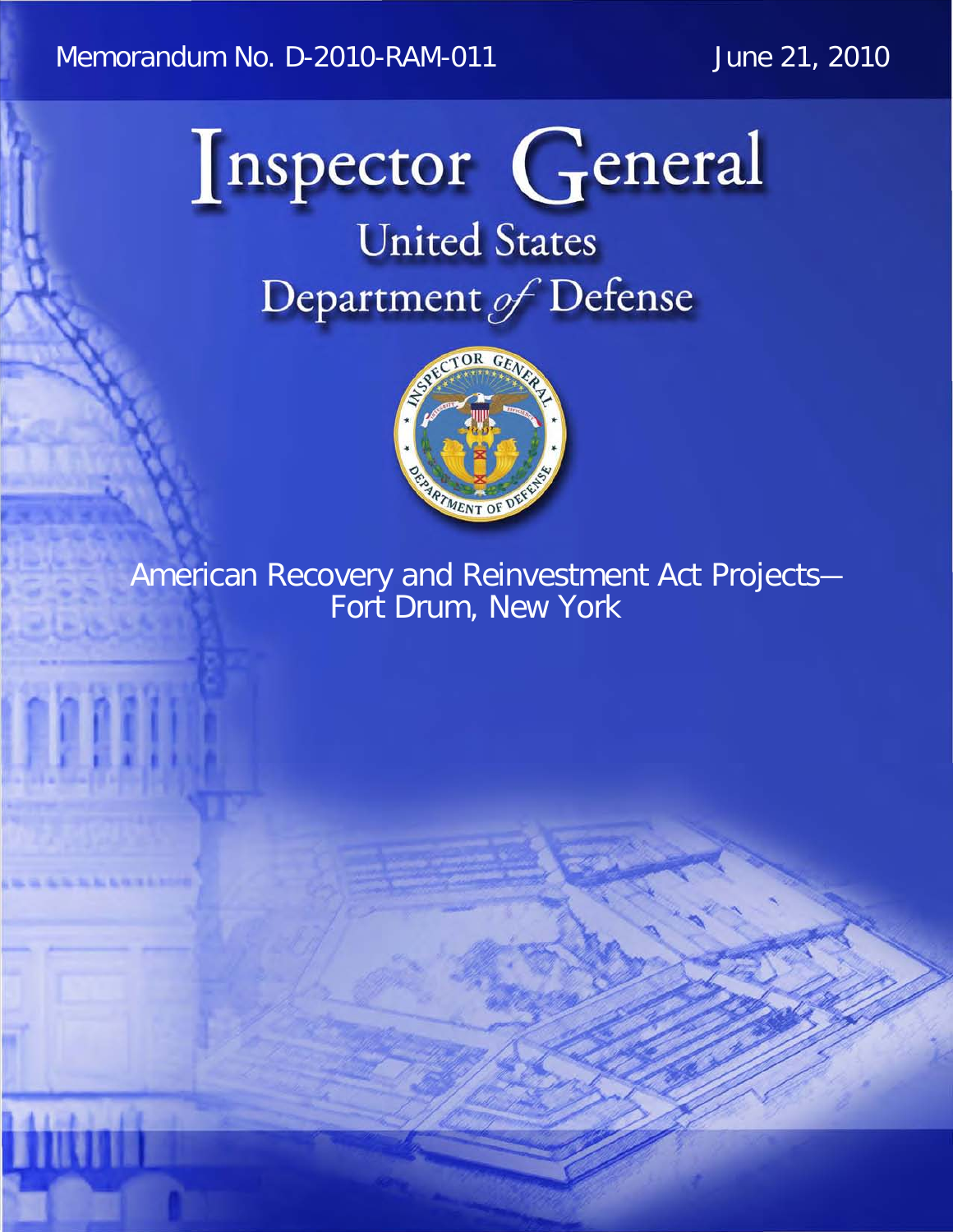|                                                                                                                                                                                                                                                                                                                                                                                                                                                                                                                                                                                                                                                                                                                                                                                                                                                                    |                             |                              |                                                   |                                                     | Form Approved              |  |
|--------------------------------------------------------------------------------------------------------------------------------------------------------------------------------------------------------------------------------------------------------------------------------------------------------------------------------------------------------------------------------------------------------------------------------------------------------------------------------------------------------------------------------------------------------------------------------------------------------------------------------------------------------------------------------------------------------------------------------------------------------------------------------------------------------------------------------------------------------------------|-----------------------------|------------------------------|---------------------------------------------------|-----------------------------------------------------|----------------------------|--|
| <b>Report Documentation Page</b>                                                                                                                                                                                                                                                                                                                                                                                                                                                                                                                                                                                                                                                                                                                                                                                                                                   |                             |                              |                                                   | OMB No. 0704-0188                                   |                            |  |
| Public reporting burden for the collection of information is estimated to average 1 hour per response, including the time for reviewing instructions, searching existing data sources, gathering and<br>maintaining the data needed, and completing and reviewing the collection of information. Send comments regarding this burden estimate or any other aspect of this collection of information,<br>including suggestions for reducing this burden, to Washington Headquarters Services, Directorate for Information Operations and Reports, 1215 Jefferson Davis Highway, Suite 1204, Arlington<br>VA 22202-4302. Respondents should be aware that notwithstanding any other provision of law, no person shall be subject to a penalty for failing to comply with a collection of information if it<br>does not display a currently valid OMB control number. |                             |                              |                                                   |                                                     |                            |  |
| 1. REPORT DATE<br>21 JUN 2010                                                                                                                                                                                                                                                                                                                                                                                                                                                                                                                                                                                                                                                                                                                                                                                                                                      |                             | 2. REPORT TYPE               |                                                   | <b>3. DATES COVERED</b><br>00-00-2010 to 00-00-2010 |                            |  |
| <b>4. TITLE AND SUBTITLE</b>                                                                                                                                                                                                                                                                                                                                                                                                                                                                                                                                                                                                                                                                                                                                                                                                                                       |                             |                              |                                                   | <b>5a. CONTRACT NUMBER</b>                          |                            |  |
| <b>American Recovery and Reinvestment Act Projects - Fort Drum, New</b>                                                                                                                                                                                                                                                                                                                                                                                                                                                                                                                                                                                                                                                                                                                                                                                            |                             |                              |                                                   | 5b. GRANT NUMBER                                    |                            |  |
| York                                                                                                                                                                                                                                                                                                                                                                                                                                                                                                                                                                                                                                                                                                                                                                                                                                                               |                             |                              |                                                   |                                                     | 5c. PROGRAM ELEMENT NUMBER |  |
| 6. AUTHOR(S)                                                                                                                                                                                                                                                                                                                                                                                                                                                                                                                                                                                                                                                                                                                                                                                                                                                       |                             |                              | <b>5d. PROJECT NUMBER</b>                         |                                                     |                            |  |
|                                                                                                                                                                                                                                                                                                                                                                                                                                                                                                                                                                                                                                                                                                                                                                                                                                                                    |                             |                              |                                                   |                                                     | <b>5e. TASK NUMBER</b>     |  |
|                                                                                                                                                                                                                                                                                                                                                                                                                                                                                                                                                                                                                                                                                                                                                                                                                                                                    |                             |                              |                                                   |                                                     | 5f. WORK UNIT NUMBER       |  |
| 7. PERFORMING ORGANIZATION NAME(S) AND ADDRESS(ES)<br>Department of Defense Inspector General, 400 Army Navy Drive (Room<br>801), Arlington, VA, 22202-4704                                                                                                                                                                                                                                                                                                                                                                                                                                                                                                                                                                                                                                                                                                        |                             |                              |                                                   | 8. PERFORMING ORGANIZATION<br><b>REPORT NUMBER</b>  |                            |  |
| 9. SPONSORING/MONITORING AGENCY NAME(S) AND ADDRESS(ES)                                                                                                                                                                                                                                                                                                                                                                                                                                                                                                                                                                                                                                                                                                                                                                                                            |                             |                              | 10. SPONSOR/MONITOR'S ACRONYM(S)                  |                                                     |                            |  |
|                                                                                                                                                                                                                                                                                                                                                                                                                                                                                                                                                                                                                                                                                                                                                                                                                                                                    |                             |                              |                                                   | <b>11. SPONSOR/MONITOR'S REPORT</b><br>NUMBER(S)    |                            |  |
| 12. DISTRIBUTION/AVAILABILITY STATEMENT<br>Approved for public release; distribution unlimited                                                                                                                                                                                                                                                                                                                                                                                                                                                                                                                                                                                                                                                                                                                                                                     |                             |                              |                                                   |                                                     |                            |  |
| <b>13. SUPPLEMENTARY NOTES</b>                                                                                                                                                                                                                                                                                                                                                                                                                                                                                                                                                                                                                                                                                                                                                                                                                                     |                             |                              |                                                   |                                                     |                            |  |
| 14. ABSTRACT                                                                                                                                                                                                                                                                                                                                                                                                                                                                                                                                                                                                                                                                                                                                                                                                                                                       |                             |                              |                                                   |                                                     |                            |  |
| <b>15. SUBJECT TERMS</b>                                                                                                                                                                                                                                                                                                                                                                                                                                                                                                                                                                                                                                                                                                                                                                                                                                           |                             |                              |                                                   |                                                     |                            |  |
| 16. SECURITY CLASSIFICATION OF:<br>17. LIMITATION OF                                                                                                                                                                                                                                                                                                                                                                                                                                                                                                                                                                                                                                                                                                                                                                                                               |                             |                              |                                                   | 18. NUMBER                                          | 19a. NAME OF               |  |
| a. REPORT<br>unclassified                                                                                                                                                                                                                                                                                                                                                                                                                                                                                                                                                                                                                                                                                                                                                                                                                                          | b. ABSTRACT<br>unclassified | c. THIS PAGE<br>unclassified | <b>ABSTRACT</b><br>Same as<br><b>Report (SAR)</b> | OF PAGES<br>22                                      | <b>RESPONSIBLE PERSON</b>  |  |

| <b>Standard Form 298 (Rev. 8-98)</b> |                               |  |  |
|--------------------------------------|-------------------------------|--|--|
|                                      | Prescribed by ANSI Std Z39-18 |  |  |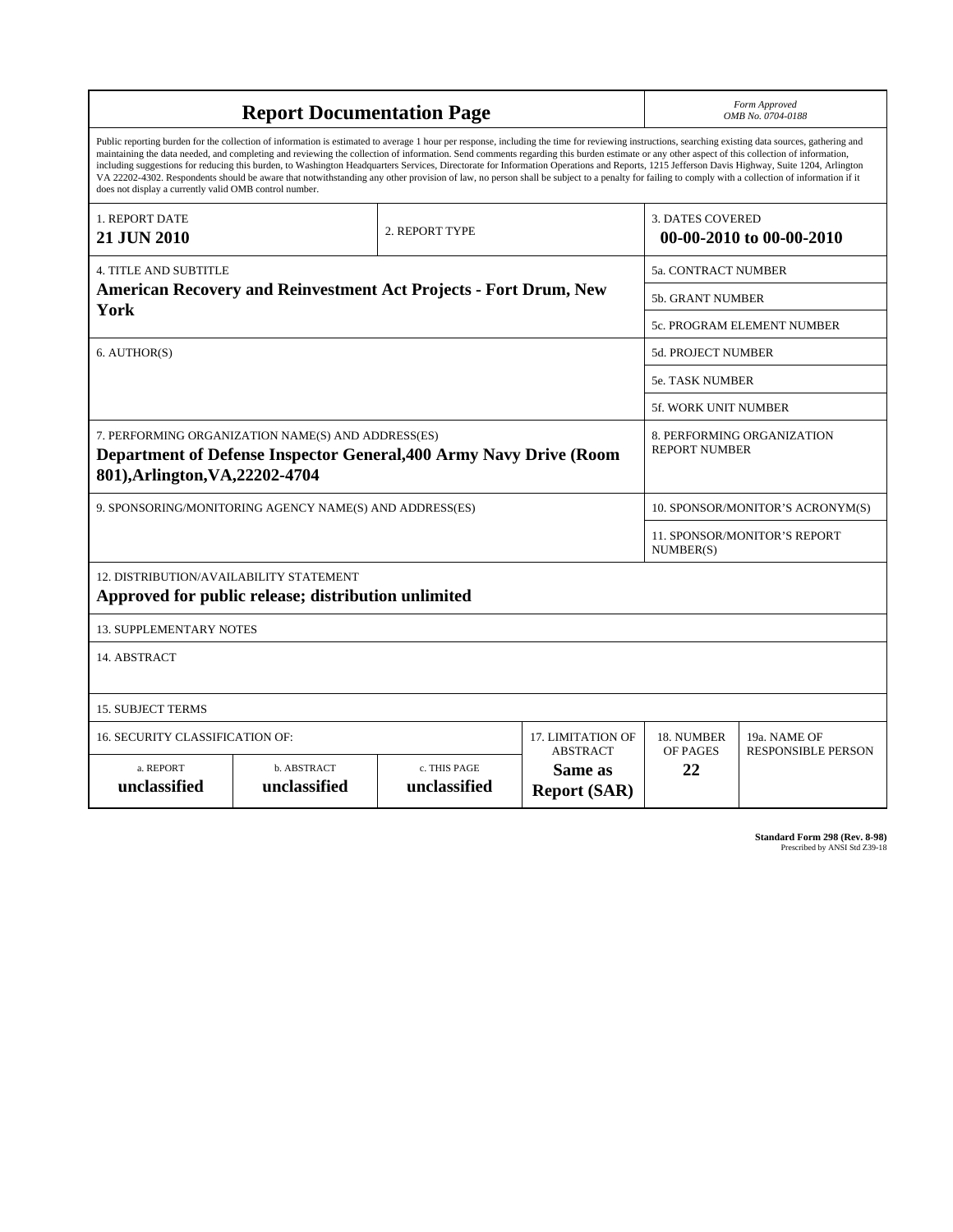#### **Additional Information**

To obtain additional copies of this report, visit the Web site of the Department of Defense Inspector General at http://www.dodig.mil/recovery/index.html or contact the Secondary Reports Distribution Unit at (703) 604-8937 (DSN 664-8937) or fax (703) 604-8932.

#### **Suggestions for Audits**

To suggest or request audits, contact the Office of the Deputy Inspector General for Auditing by phone (703) 604-9142 (DSN 664-9142), by fax (703) 604-8932, or by mail:

 Arlington, VA 22202-4704 ODIG-AUD (ATTN: Audit Suggestions) Department of Defense Inspector General 400 Army Navy Drive (Room 801)



To report fraud, waste, mismanagement, and abuse of authority.

Send written complaints to: Defense Hotline, The Pentagon, Washington, DC 20301-1900 Phone: 800.424.9098 e-mail: hotline@dodig.mil www.dodig.mil/hotline

#### **Acronyms and Abbreviations**

| <b>CDC</b>    | <b>Child Development Center</b>                |
|---------------|------------------------------------------------|
| <b>CEFMS</b>  | Corps of Engineers Financial Management System |
| <b>ECIP</b>   | <b>Energy Conservation Investment Program</b>  |
| FAR           | <b>Federal Acquisition Regulation</b>          |
| <b>FBO</b>    | <b>Federal Business Opportunities</b>          |
| <b>FPDS</b>   | Federal Procurement Data System                |
| <b>MATOC</b>  | Multiple-Award Task Order Contract             |
| <b>MILCON</b> | <b>Military Construction Program</b>           |
| <b>OMB</b>    | Office of Management and Budget                |
| <b>USACE</b>  | U.S. Army Corps of Engineers                   |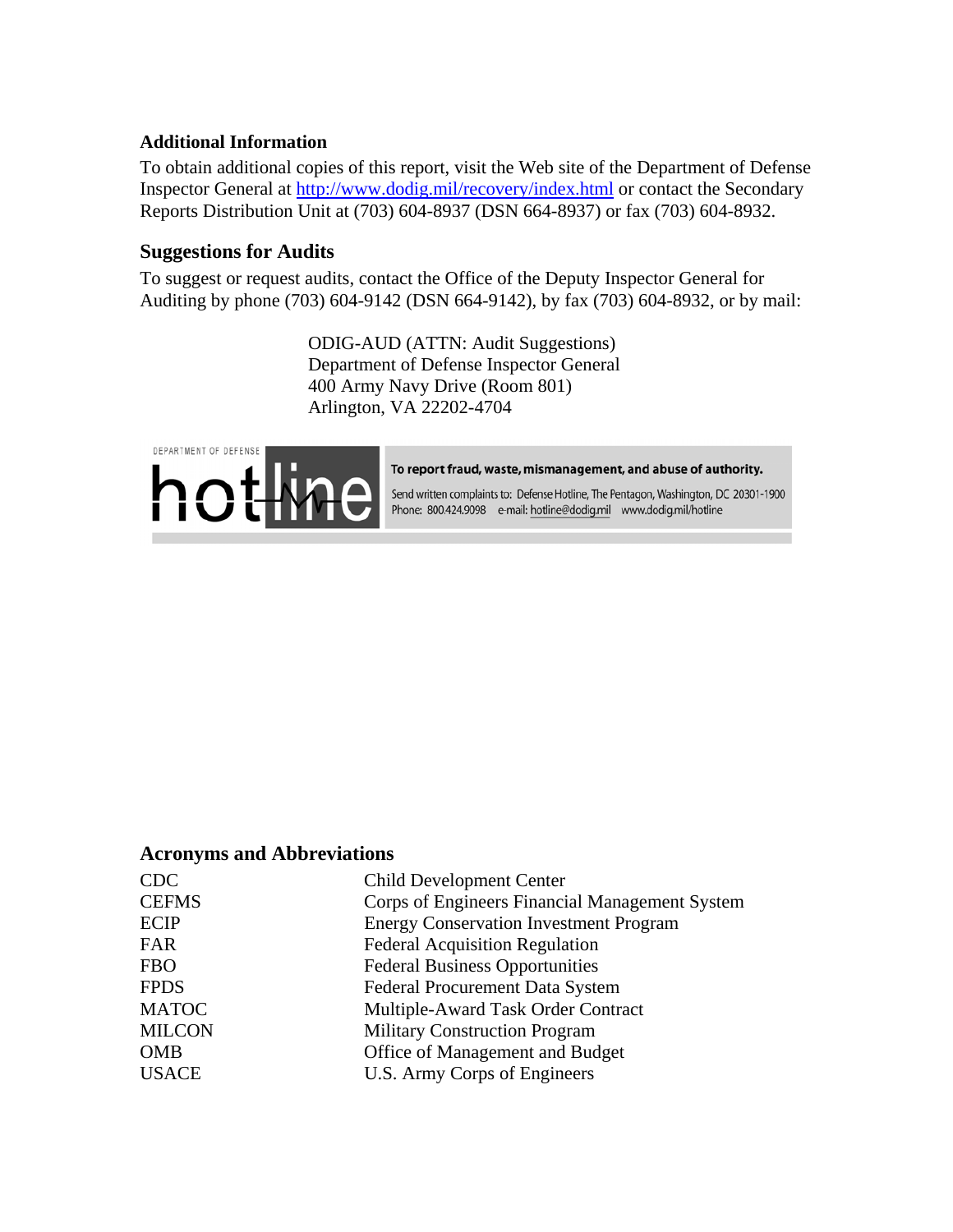

#### INSPECTOR GENERAL DEPARTMENT OF DEFENSE 400 ARMY NAVY DRIVE ARLINGTON, VIRGINIA 22202-4704

June 21, 2010

#### MEMORANDUM FOR UNDER SECRETARY OF DEFENSE (COMPTROLLER)/ CHIEF FINANCIAL OFFICER AUDITOR GENERAL, DEPARTMENT OF THE ARMY

#### SUBJECT: American Recovery and Reinvestment Act Projects- Fort Drum, New York (Memorandwn No. D-2010-RAM-Oll)

This memorandum provides observations from our audit of selected American Recovery and Reinvestment Act projects at Fort Drum. We will continue to review DOD's progress and issue subsequent reports and memoranda that will discuss our evaluation of DOD's implementation of the American Recovery and Reinvestment Act. We are making no recommendations and do not require a written response. Therefore, we are publishing this memorandum in final form.

We appreciate the courtesies extended to the staff. Please direct questions to me at (703) 604-8900 (DSN 664-8900).

allype Willing

Richard B. Jolliffe Assistant Inspector General Acquisition and Contract Management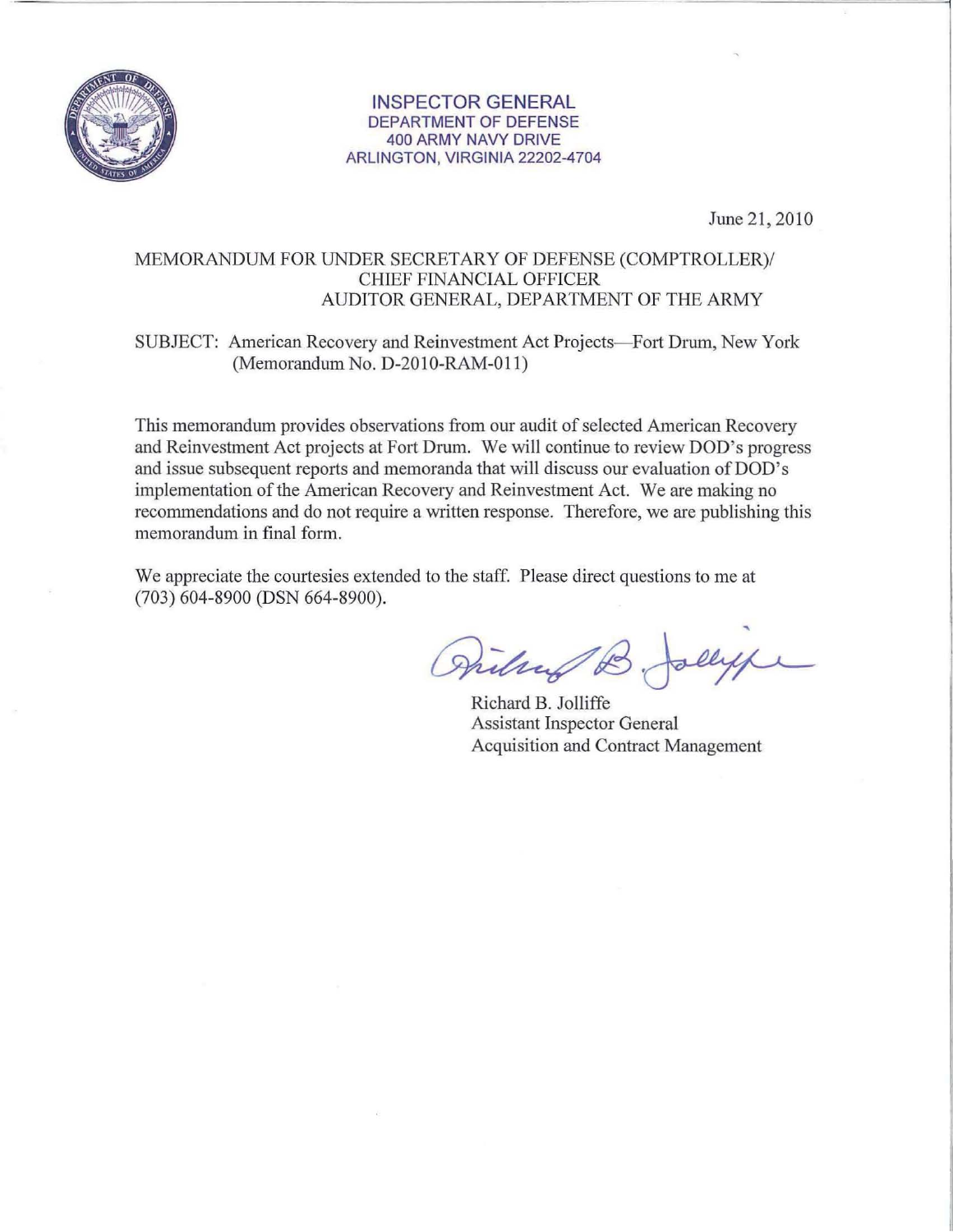>> This blank page represents the back side of the transmittal memorandum. <<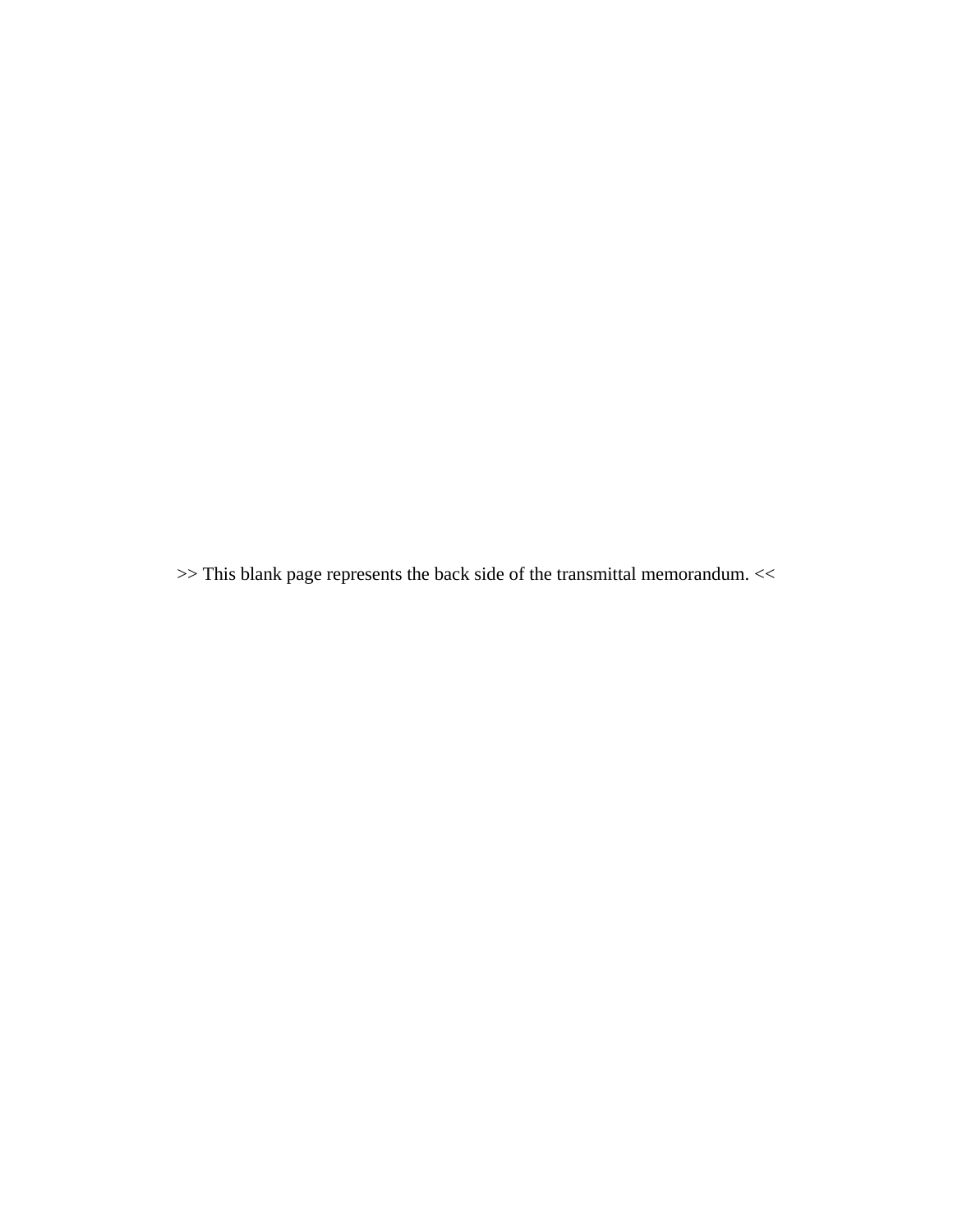

## **Results in Brief: American Recovery and Reinvestment Act Projects—Fort Drum, New York**

#### **What We Did**

Our overall objective was to determine whether DOD appropriately planned and implemented Recovery Act projects. Specifically, we reviewed the planning, funding, contracting, and initial execution of two Recovery Act projects at Fort Drum to determine whether efforts of the Military Services and Defense agencies complied with Recovery Act requirements, Office of Management and Budget guidance, the Federal Acquisition Regulation, and DOD implementing guidance.

We reviewed:

- a \$10.7 million Recovery Act-funded Military Construction project to design and construct a child development center, and
- a \$1.6 million Energy Conservation Investment Program project to rehabilitate and install solar walls in Fort Drum maintenance shops.

#### **What We Found**

The Army's internal controls over the planning, funding, contracting, and initial execution of Recovery Act projects at Fort Drum were effective as they applied to the audit objectives. Fort Drum and U.S. Army Corps of Engineers personnel properly justified and adequately planned, funded, contracted for, and began execution of Recovery Act projects for constructing a child development center and rehabilitating and installing solar walls in maintenance shops. Additionally, Fort Drum and U.S. Army Corps of Engineers personnel properly reported the task order solicitations and awards, and the contracts contained the clauses that the Federal Acquisition Regulation requires

for contract actions funded through the Recovery Act.

#### **What We Recommend**

This report contains no recommendations.

#### **Figure 1. Artist's Rendering of Proposed Fort Drum Child Development Center**



Source: U.S. Army Corps of Engineers

#### **Figure 2. Solar Walls Installed on a Maintenance Shop at Fort Drum**



Source: IEA Energy Conservation in Buildings and Community Systems Case Study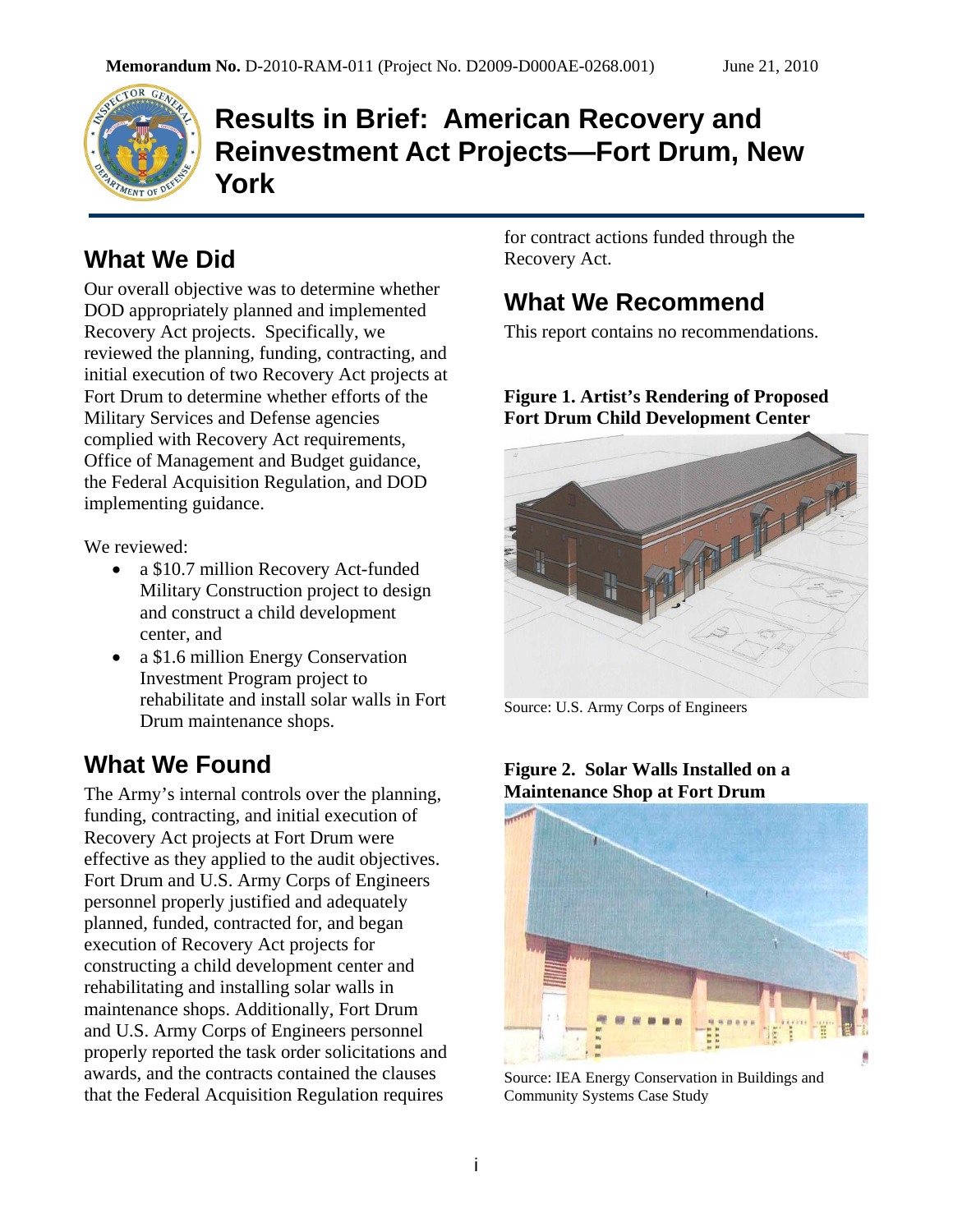>> This blank page represents the back side of the Results in Brief page. <<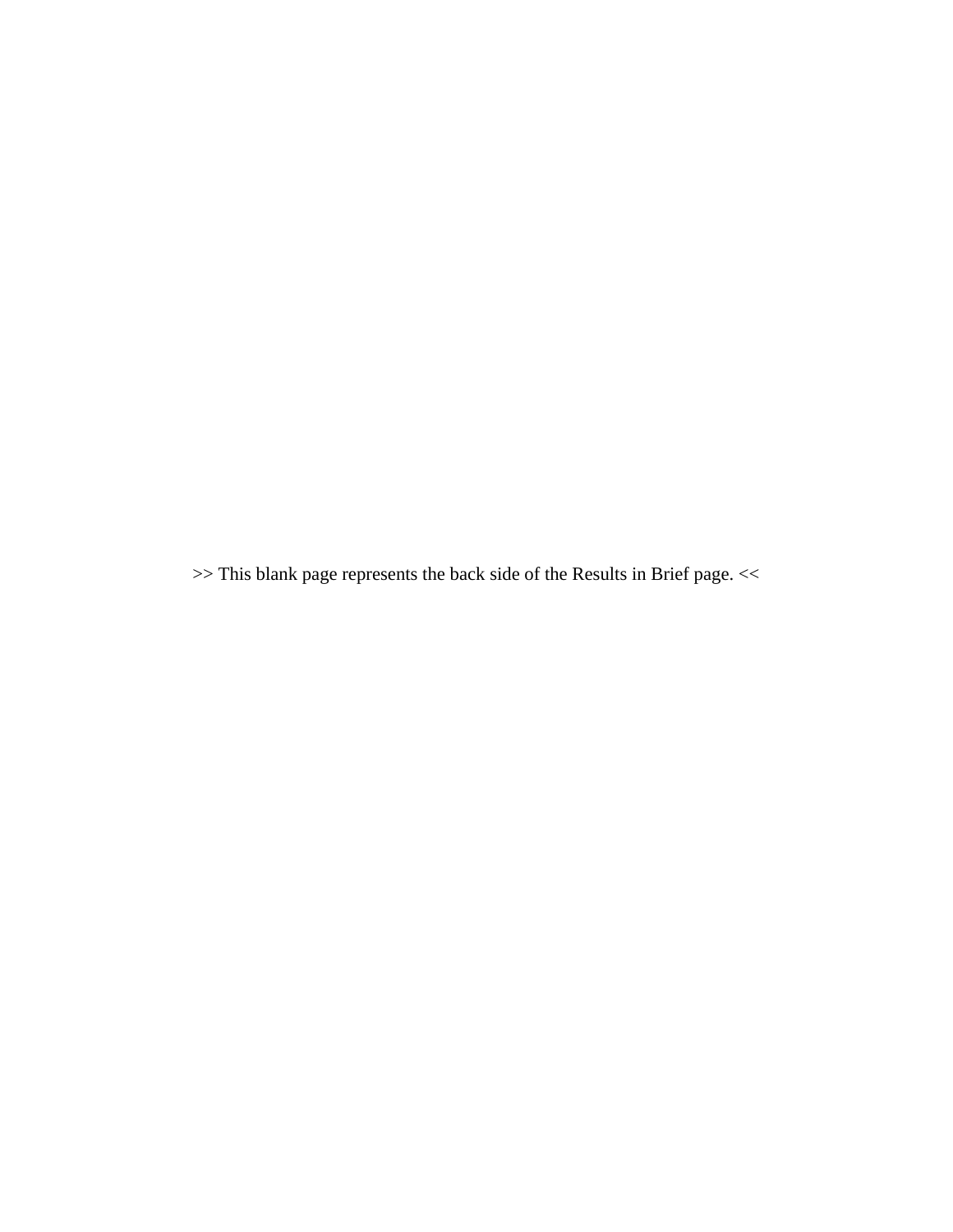# **Table of Contents**

| <b>Introduction</b>                                         |                |
|-------------------------------------------------------------|----------------|
| Objective                                                   |                |
| Background                                                  |                |
| <b>Review of Internal Controls</b>                          | $\overline{A}$ |
| <b>Results of Review of Fort Drum Recovery Act Projects</b> | 5              |
| <b>Appendices</b>                                           |                |
| A. Scope and Methodology                                    | 10             |
| Prior Audit Coverage                                        | 11             |
| B. Recovery Act Criteria and Guidance                       | 12             |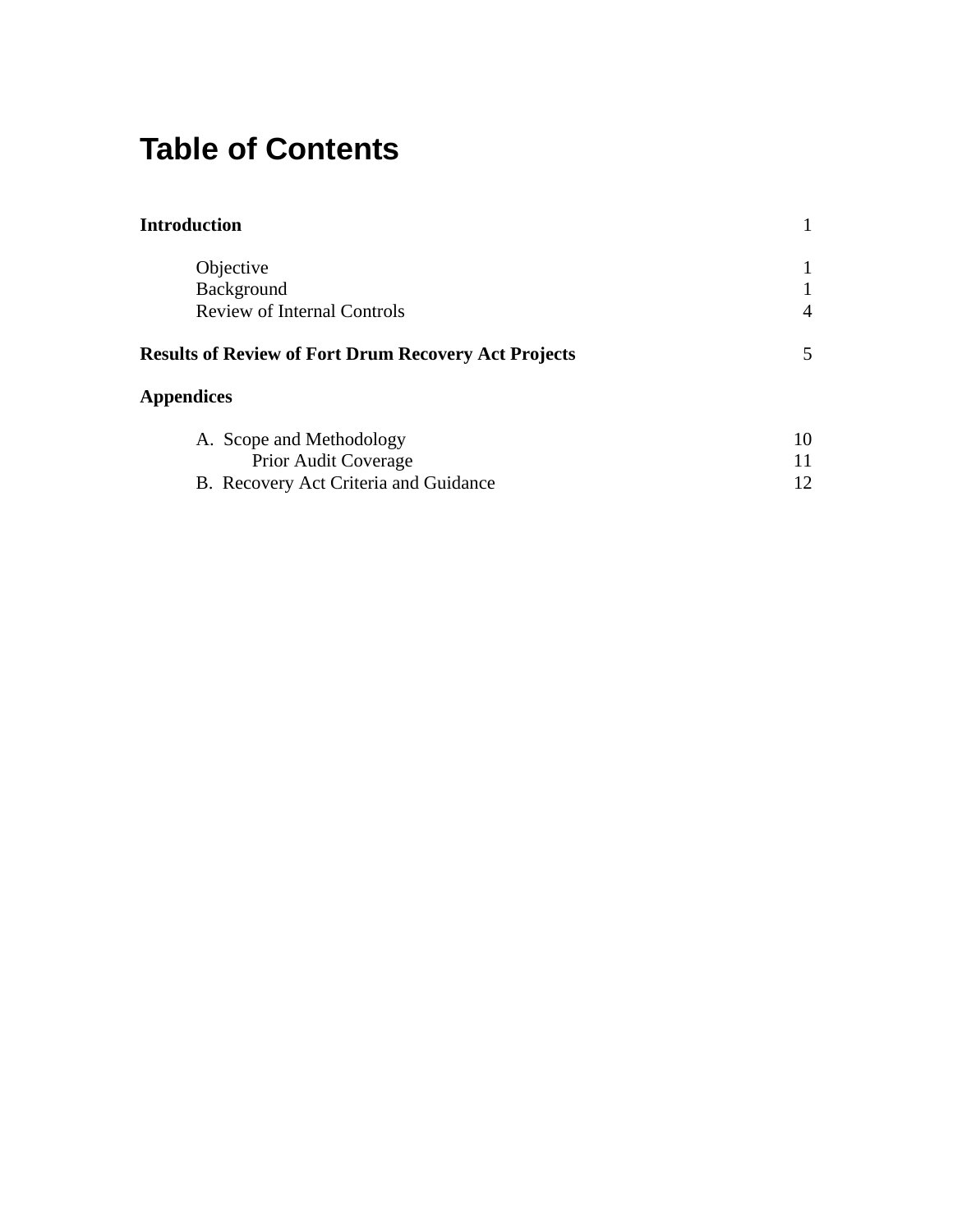# <span id="page-8-0"></span>**Introduction**

### **Objective**

The primary objective of the audit was to determine whether DOD and its Components were planning and implementing the American Recovery and Reinvestment Act of 2009 (Recovery Act) by meeting the requirements in the Recovery Act, Office of Management and Budget (OMB) Memorandum M-09-10, "Initial Implementing Guidance for the American Recovery and Reinvestment Act of 2009," February 18, 2009, and subsequent related guidance. For this audit, we reviewed the planning, funding, contracting, and initial execution of Recovery Act projects at Fort Drum to determine whether the efforts of the Military Services and Defense agencies complied with Recovery Act requirements, OMB guidance, the Federal Acquisition Regulation (FAR), and DOD implementing guidance. See Appendix A for a discussion of our scope and methodology.

#### **Recovery Act Background**

The President signed the Recovery Act into law on February 17, 2009. It is an unprecedented effort to jump-start the economy and create or save jobs.

The purposes of this Act include the following:

- (1) To preserve and create jobs and promote economic recovery.
- (2) To assist those most impacted by the recession.
- (3) To provide investments needed to increase economic efficiency by spurring technological advances in science and health.
- (4) To invest in transportation, environmental protection, and other infrastructure that will provide long-term economic benefits.
- (5) To stabilize State and local government budgets, in order to minimize and avoid reductions in essential services and counterproductive state and local tax increases

. . . . . . . . . . the heads of Federal departments and agencies shall manage and expend the funds made available in this Act so as to achieve the purposes specified . . . including commencing expenditures and activities as quickly as possible consistent with prudent management.

#### **Recovery Act Requirements**

The Recovery Act and implementing OMB guidance require projects to be monitored and reviewed. We grouped these requirements into the following four phases: (1) planning, (2) funding, (3) execution, and (4) tracking and reporting. The Recovery Act requires that projects be properly planned to ensure the appropriate use of funds. Review of the funding phase is to ensure the funds were distributed in a prompt, fair, and reasonable manner. Review of the project execution phase is to ensure that contracts awarded with Recovery Act funds were transparent, competed, and contain specific FAR clauses; that Recovery Act funds were used for authorized purposes; and that instances of fraud, waste, error, and abuse were mitigated. Review of the execution phase also ensures that program goals were achieved, including specific program outcomes and improved results on broader economic indicators; that projects funded avoided unnecessary delays and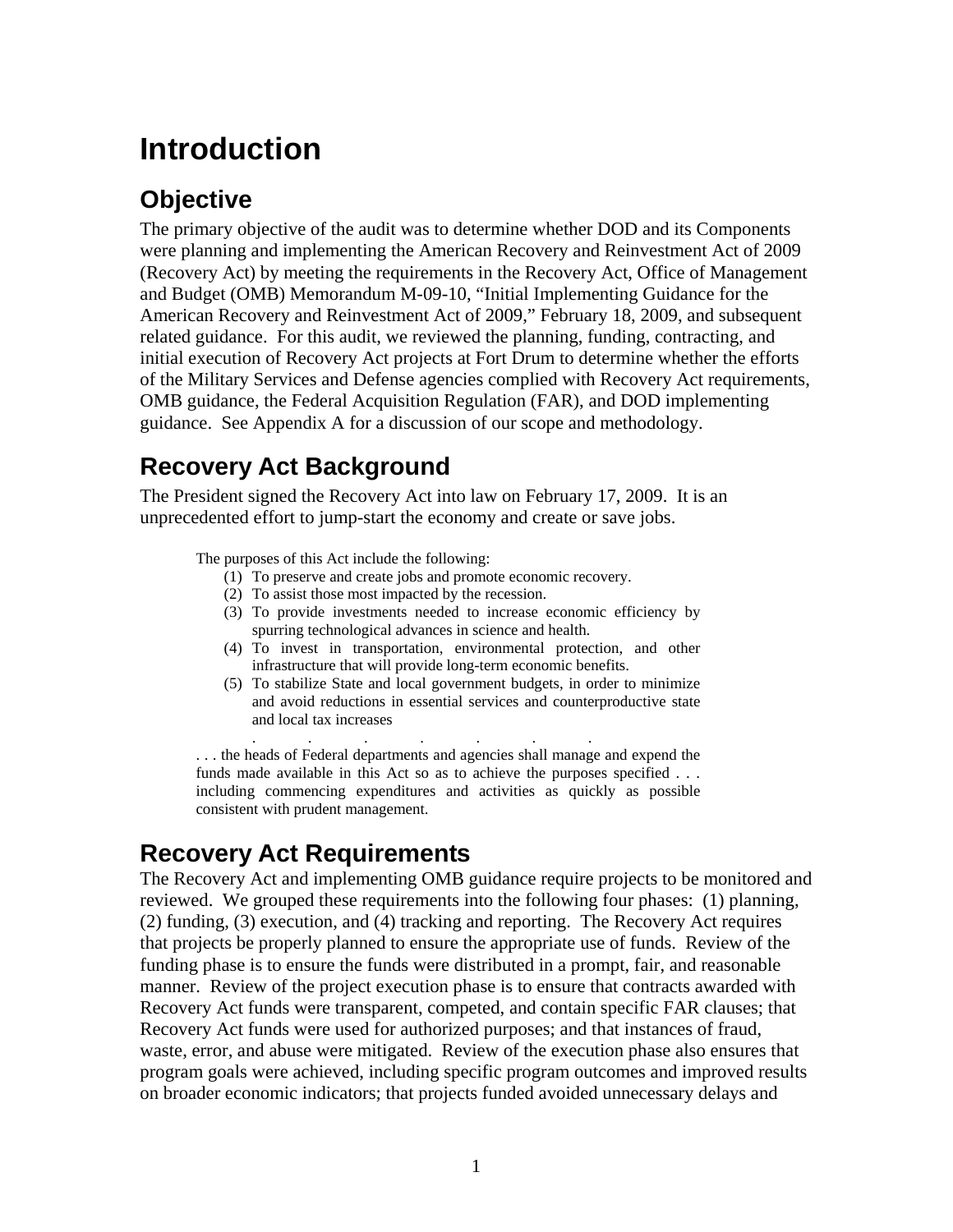cost overruns; and that contractors or recipients of funds reported results. Review of the tracking and reporting phase ensures that the recipients' use of funds was transparent to the public and that benefits of the funds were clearly, accurately, and timely reported.

## **Recovery Act Contracting Requirements**

The Recovery Act establishes transparency and accountability requirements. Federal Acquisition Circular 2005-32, March 31, 2009, provides policies and procedures for the Government-wide implementation of the Recovery Act and guidance on special contract provisions. Federal Acquisition Circular 2005-32 amended the FAR and provided interim rules that made FAR solicitation provisions and contract clauses immediately available for inclusion in contracts for Recovery Act work.

The specific FAR Recovery Act requirements were for:

- buying American construction material,
- protecting contractor whistleblowers,
- publicizing contract actions,
- reporting, and
- giving the Government Accountability Office and agency Inspectors General access to contracting records.

Federal Government organizations meet requirements for Recovery Act contract actions by posting information on the Federal Business Opportunities (FBO) and Federal Procurement Data System (FPDS) Web sites. FAR Subpart 5.7, "Publicizing Requirements under the American Recovery and Reinvestment Act of 2009," directed contracting officers to use the Government-wide FBO Web site (http://www.fedbizopps.gov) to:

- identify actions as funded by the Recovery Act,
- post pre-award notices for orders exceeding \$25,000,
- describe supplies in a clear narrative to the general public, and
- provide the rationale for awarding any contracting actions that were not both fixed-price and competitive.

FBO is the Federal Government's central source of Federal procurement opportunities. FBO is a Web-based portal that allows agency officials to post Federal procurement opportunities and contractors to search and review those opportunities. Agencies also post contract award notices on FBO. In addition, to provide transparency, FBO has a separate section identifying Recovery Act opportunities and awards.

FPDS is the Federal Government's central source of procurement information. Contracting officers enter information, to include the Treasury Account Symbol, in the FPDS for all Recovery Act contract actions. The Treasury Account Symbol enables FPDS to provide transparency by generating and posting a report containing all Recovery Act contract actions.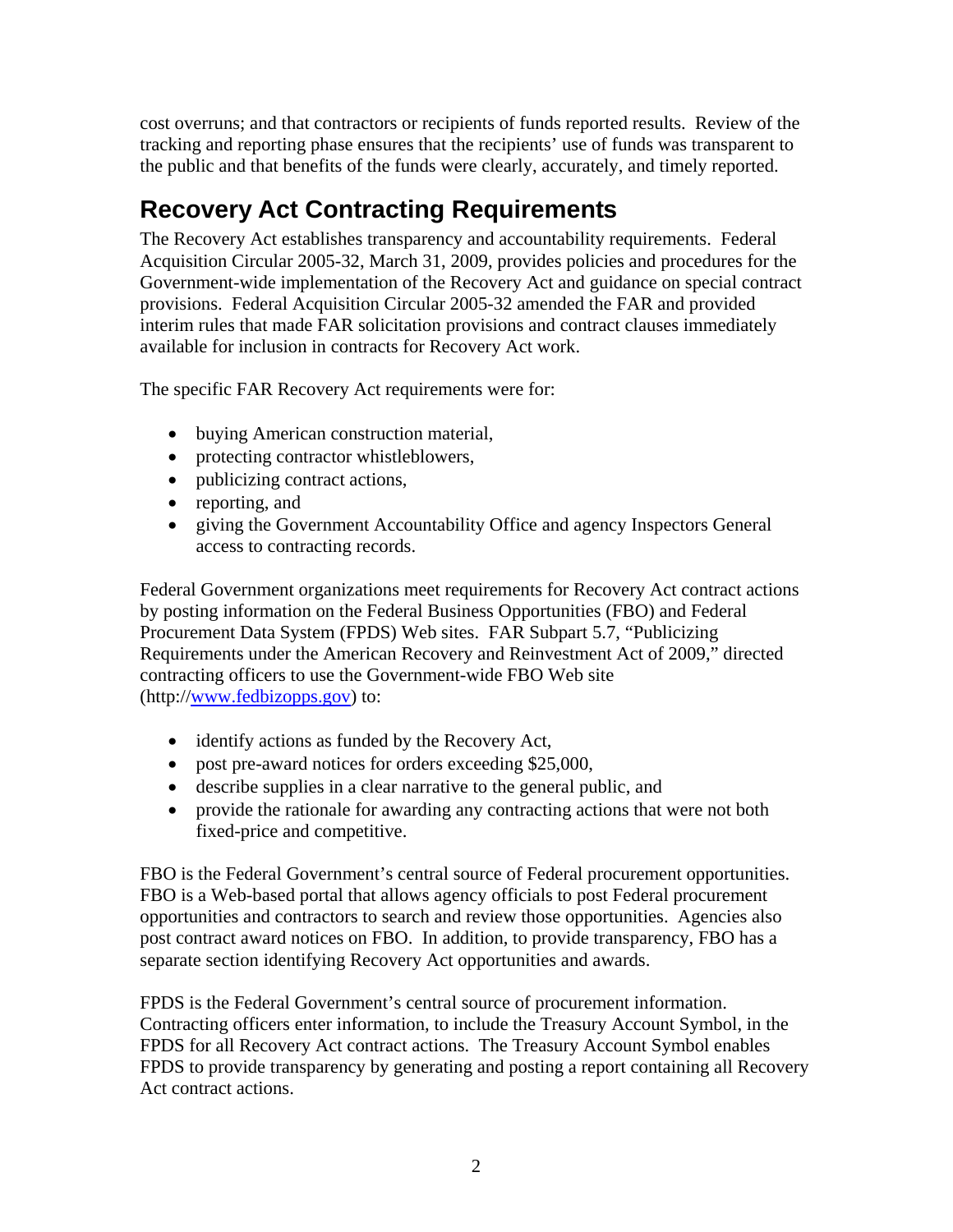## **OMB Recovery Act Guidance**

Criteria for planning and implementing the Recovery Act continue to change as OMB issues additional guidance, and DOD and the Components issue their implementation guidance. OMB has issued 10 memoranda and 1 bulletin to address the implementation of the Recovery Act. See Appendix B for Recovery Act criteria and guidance.

## **DOD Recovery Act Program Plans**

Under the Recovery Act, Congress appropriated approximately \$12 billion to DOD for the following programs: Energy Conservation Investment; Facilities Sustainment, Restoration, and Modernization; Homeowners Assistance; Military Construction (MILCON); Near Term Energy-Efficient Technologies; and U.S. Army Corps of Engineers (USACE) Civil Works.

The values of the six Recovery Act programs are shown in the following table.

| Program                                                | <b>Amount</b><br>(in millions) |
|--------------------------------------------------------|--------------------------------|
| <b>Energy Conservation Investment</b>                  | \$120                          |
| Facilities Sustainment, Restoration, and Modernization | 4,260                          |
| <b>Homeowners Assistance</b>                           | 555                            |
| <b>Military Construction</b>                           | 2,185                          |
| Near Term Energy-Efficient Technologies                | 300                            |
| U.S. Army Corps of Engineers Civil Works               | 4,600                          |
| <b>Total</b>                                           | \$12,020                       |

**DOD Agency-Wide and Program-Specific Recovery Act Programs** 

The Recovery Act divides the approximately \$12 billion among 32 DOD and USACE line items of appropriations.

## **Fort Drum Operations**

Fort Drum is a garrison under the Northeast Region of the U.S. Army Installation Management Command with the mission of managing Army installations worldwide to:

- support readiness and the mission execution and transformation of an expeditionary force;
- enable the well-being of soldiers, civilians, and family members;
- improve Army infrastructure; and
- preserve the environment.

Fort Drum commands active-duty units assigned to the installation and provides administrative and logistical support to tenant units, training support to active and reserve units from all Services assigned to Fort Drum, and planning and support for the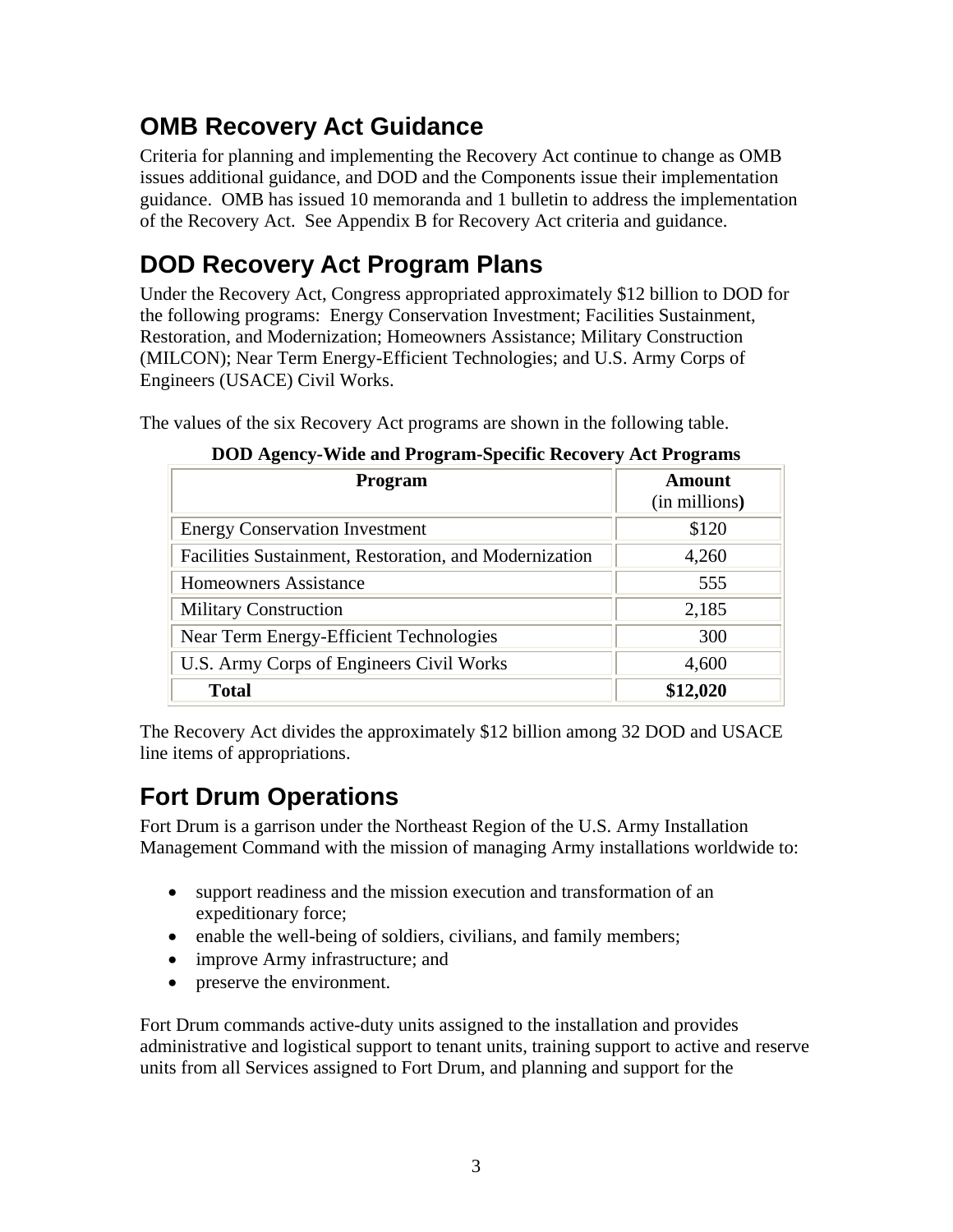<span id="page-11-0"></span>mobilization and training of almost 80,000 troops annually. Fort Drum is also home to the  $10<sup>th</sup>$  Mountain Division, whose mission is to be manned and trained for rapid deployment worldwide.

#### *Fort Drum United States Army Corps of Engineers Office*

The USACE New York District supported the Fort Drum Garrison by providing contracting and project management services. These services included awarding contracts for Recovery Act-funded projects and assigning project managers to oversee the contracted work.

#### *Fort Drum Recovery Act Projects*

Fort Drum had a total of 64 Recovery Act-funded projects, with a total estimated value of \$87.3 million. We selected two projects valued at \$12.3 million for review. The two projects included constructing a child development center (CDC) (\$10.7 million) and rehabilitating and installing solar walls in maintenance shops (\$1.6 million).

#### **Review of Internal Controls**

Army's internal controls over the planning, funding, contracting, and initial execution of Recovery Act projects at Fort Drum were effective as they applied to the audit objectives.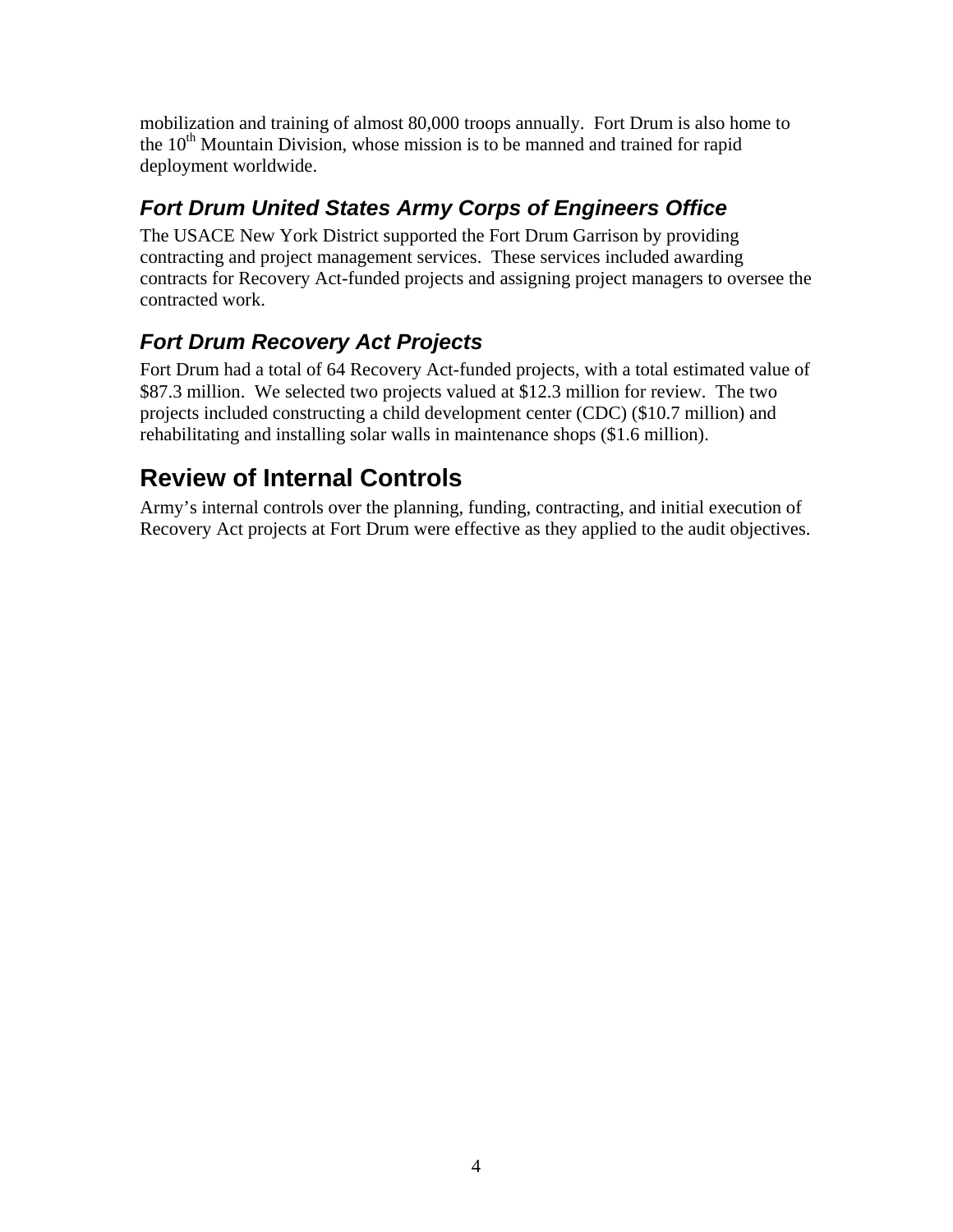# <span id="page-12-0"></span>**Results of Review of Fort Drum Recovery Act Projects**

USACE New York District and the Fort Drum Department of Public Works properly justified, planned, funded, and began execution of Recovery Act-funded projects for MILCON of a CDC (the MILCON project) and an Energy Conservation Investment Program (ECIP) project for rehabilitating and installing solar walls in maintenance shops (the ECIP project). In addition, Army personnel properly awarded two fixed-price task orders to pre-existing contracts for the MILCON and ECIP projects. The task order solicitations were properly reported, and the contracts contained the clauses the FAR requires for contract actions funded through the Recovery Act.

## **MILCON and ECIP Planning**

We reviewed DD Form 1391, "Military Construction Project Data," and supporting documentation including economic analysis and analysis of alternatives for each project. DOD Regulation 7000.14-R, "DOD Financial Management Regulation," volume 2B, chapter 6, requires DOD Components to use DD Form 1391 when requesting authorization of both new construction and urgent unforeseen projects using emergency or contingency authorization. Two specific sections of DD Form 1391 detail the requirements for proposed projects and how the proposed projects would benefit the mission. Specifically, Item 10, "Description of Proposed Construction," requires clear and concise descriptions of the proposed construction, including a complete outline of all principal features of the work. Item 11, "Requirement," provides a detailed, informative statement of why the projects are needed, how and under what conditions the requirements are presently being met, and the manner and extent to which mission accomplishment would be affected if the projects were not approved.

#### *MILCON Project*

1

The DD Form 1391 for the MILCON project included an economic analysis by the Fort Drum Public Works Department.<sup>1</sup> The economic analysis explained the project objective as providing CDC services for 126 children from 6 weeks to 5 years of age. The economic analysis showed that the MILCON project met the project objective better than alternatives, including renovating existing facilities, leasing other facilities, or doing a combination of renovation and new construction. In addition to the economic analysis,

 "Recovery Act-Funded Military Construction of Army Child Development Centers," to assess the Army's overall planning of Recovery Act-funded MILCON of CDCs. In performing this project, we are size adjustments to the seven awarded CDC contracts would lead to delays in project execution and <sup>1</sup> The DOD Office of Inspector General is also performing Project No. D2009-D000AE-0268.000, considering factors beyond individual DD Form 1391 justifications, including whether the Army most equitably apportioned Recovery Act-funded child care capacity to base locations where the need was greatest. Our analysis uses Army data projections through FY 2015 to compare childcare needs of Fort Drum to the needs of six other Army installations receiving Recovery Act Funding to build a CDC. These installations include Fort Bragg, North Carolina; Hunter Army Airfield, Georgia; Fort Hood, Texas; Fort Belvoir, Virginia; Fort Carson, Colorado; and Fort Eustis, Virginia. Army officials stated to us that making increased project costs, including incurring penalties to cancel the existing contracts.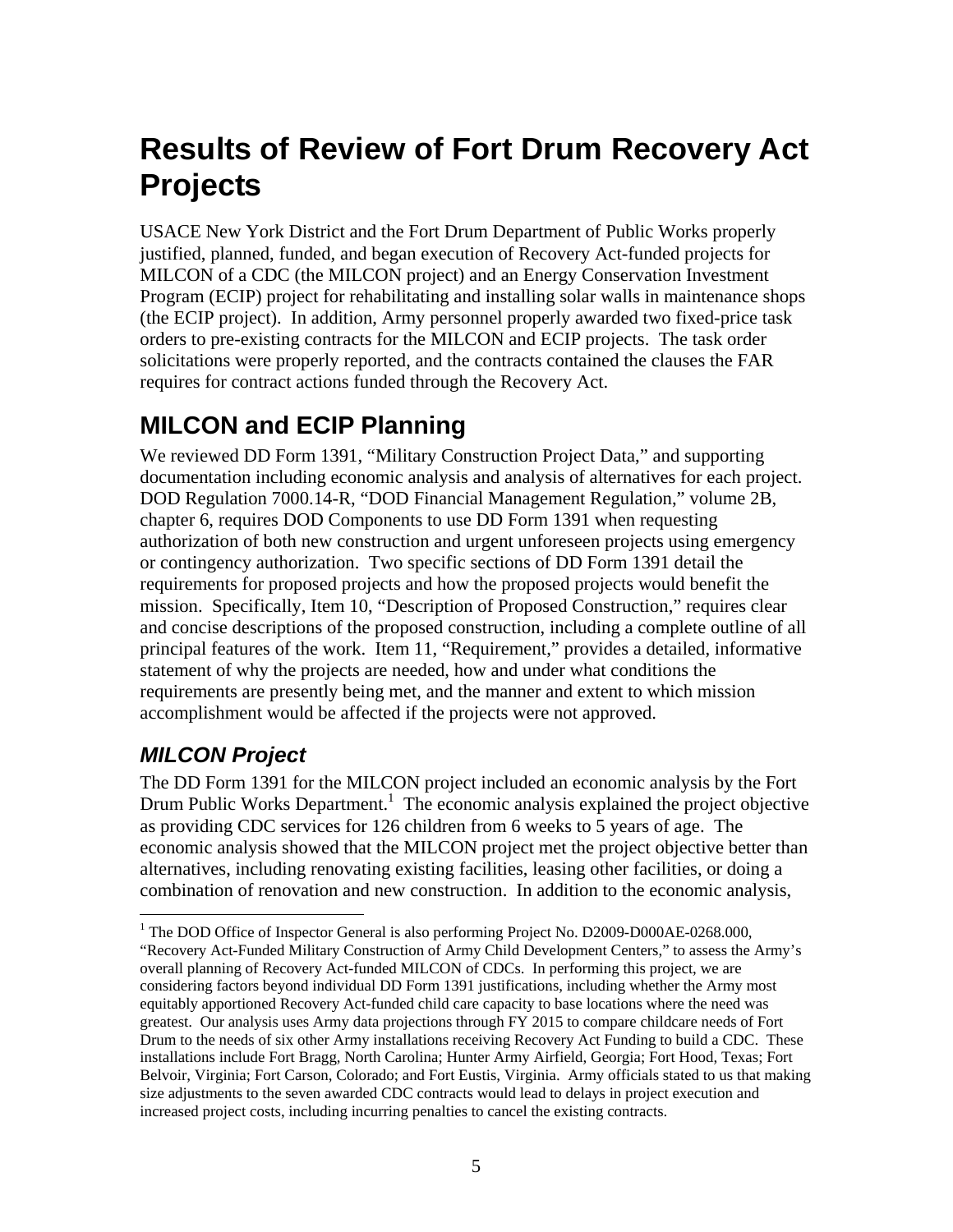the DD Form 1391 met Unified Facilities Criteria for planning heating, ventilation, and air-conditioning; telecommunications; fire protection; antiterrorism; and multiple design features.<sup>2</sup>

#### *ECIP Project*

We reviewed DD Form 1391 for the ECIP project, which included rehabilitation and installation of solar walls in maintenance shops. Our review showed that Fort Drum personnel had included a life-cycle cost analysis in the project planning, which evaluated the cost savings associated with the project and determined that the project offered a savings to investment ratio of 2.28:1. The DD Form 1391 noted that the project was necessary to reduce energy waste and improve the working environment for Fort Drum employees. Further, the DD Form 1391 stated that four of the five buildings included in the project were underinsulated and some had inadequate heating systems. With the assistance of an engineer from the Technical Assessment Directorate of the DOD Office of Inspector General, the audit team used visual inspection to verify that three of the five buildings were underinsulated and in need of repair. The audit team also noted that one of the buildings had a roof that leaked badly and windows and doors that lacked insulation.

In planning for installing the solar walls on four of the five buildings, Fort Drum Public Works personnel used a study from the contractor showing that the estimated savings associated with the solar wall systems on the four buildings included on this project was expected to be 1,471.7 million British Thermal Units per year, which corresponds to \$16,406 in savings per year.

## **Fort Drum MILCON and ECIP Recovery Act Funding**

For the selected MILCON and ECIP projects, we verified that Recovery Act funding was properly transferred to the projects, and USACE properly cited Recovery Act appropriation numbers. Our evaluation of project funding included reviewing reporting data from the Corps of Engineers Financial Management System (CEFMS).

#### *MILCON Project*

CEFMS documentation showed that the USACE New York District properly transferred Recovery Act funding for the MILCON CDC project on September 25, 2009. The Army initially estimated the project at \$10.7 million in the DoD Military Construction Program Plan, May 15, 2009. Subsequently, in September 2009, the Army awarded the project task order for \$6.4 million, \$4.3 million less than the original Army estimate. In October 2009, USACE reserved \$7.0 million for CDC construction costs, \$3.7 million less than the original estimate. The \$3.7 to \$4.3 million difference from the original Army estimate represents potential bid savings. Under provisions of the DOD Comptroller memorandum, "Project Cost Variations During Execution of American Recovery and

 $\overline{a}$  Defense Unified Facilities Criteria," May 29, 2002, requires the Military Departments to use Unified <sup>2</sup> Under Secretary of Defense for Acquisition, Technology, and Logistics memorandum, "Department of Facilities Criteria for planning, design, construction, sustainment, restoration, and modernization of facilities, regardless of funding source.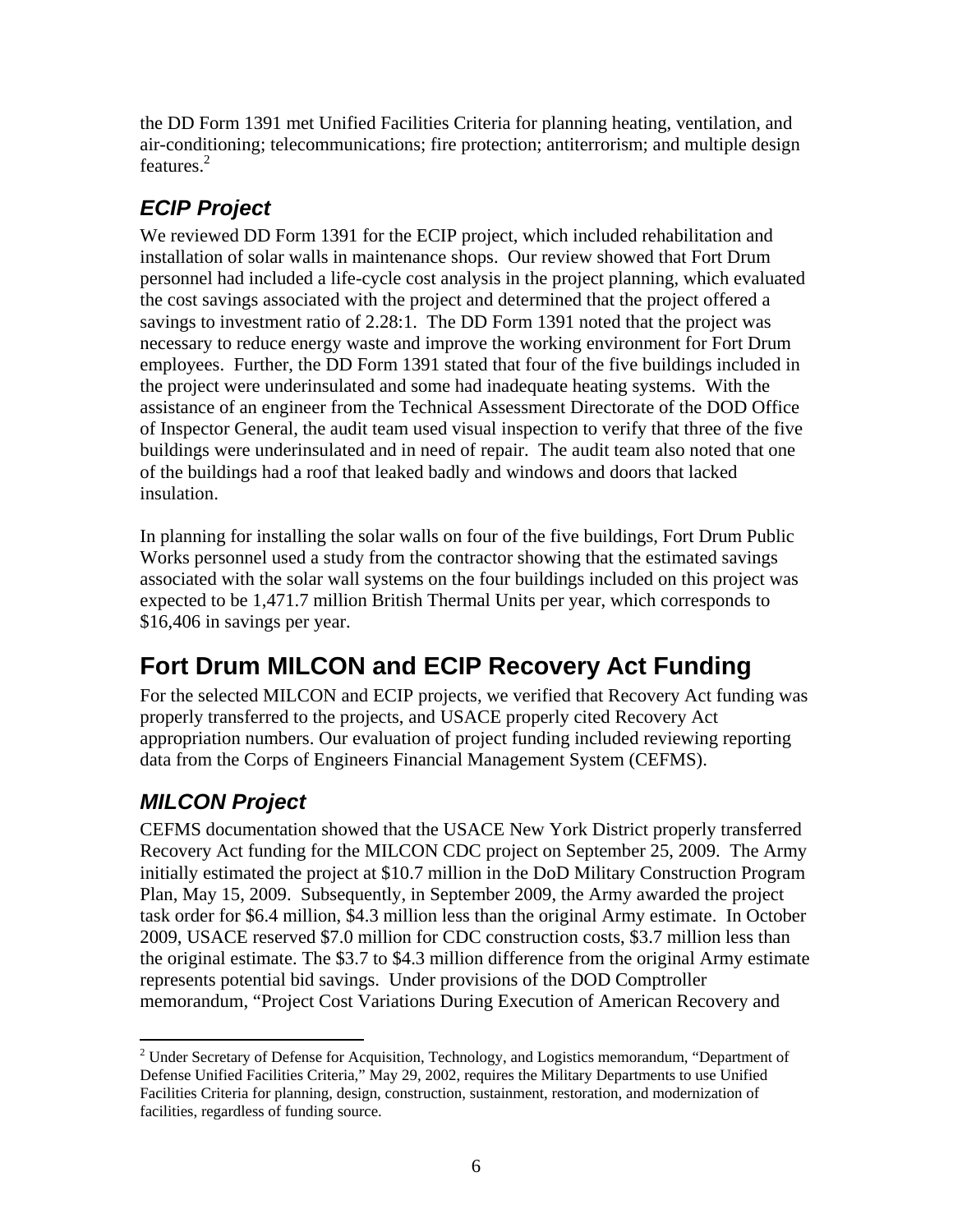Reinvestment Act Expenditure Plans for Infrastructure Investments," May 7, 2009, the Army can use the actual bid savings (after project completion) to offset cost growth on other Recovery Act-funded construction of CDCs. The Army could also combine the bid savings on this project with bid savings on other CDC projects and nominate a project for constructing an additional CDC. Because the Recovery Act provided the Army with \$80 million specifically for the construction of CDCs, the Army cannot use bid savings on the construction of CDCs to supplement or nominate other types of Recovery Act-funded projects.

#### *ECIP Project*

CEFMS documentation showed that officials at USACE Headquarters properly transferred Recovery Act funding for the project to the USACE New England division and then to the project. The appropriation symbol of "0501," representing Recovery Act MILCON, Defense-wide funding, was correctly included on the documentation reviewed for the project. The Army initially estimated the project at \$1.6 million in the DOD Energy Conservation Investment Program Plan, May 15, 2009. USACE initially reserved \$1.5 million for the project. Subsequently, in September 2009, the Army awarded the task order for slightly less, \$1.4 million. As provided in the DOD Comptroller memorandum, the Army can use the bid savings on this project to fund other Recovery Act projects at Fort Drum.

## **MILCON and ECIP Initial Project Execution**

The USACE New York District and the Fort Drum Department of Public Works adequately performed initial project execution of the MILCON and ECIP projects. Initial project execution included reviewing whether contracts were competitively solicited and awarded, with full transparency, and contained FAR-required clauses for Recovery Act contract actions.

#### *Competitive and Transparent Contract Solicitation and Award*

We found that USACE New York District competitively awarded the task order and properly reported the contracting process for the MILCON project. We also found that USACE New York District properly reported the contracting process for the ECIP project, while awarding the task order against a contract the Fort Drum contracting office had previously awarded.

#### **MILCON Project**

The USACE New York District competed the MILCON project among small business contractors and received 11 bids. On September 25, 2009, the USACE contracting office awarded the winning bidder the fixed-price task order number 0003 for \$6.4 million on multiple-award task order contract (MATOC) W912DS-09-D-0004. On September 25, 2009, contracting personnel posted the award on the FBO Web site.

Although the original presolicitation notice for the task order did not identify the project as a Recovery Act action, on August 19, 2009, USACE issued a special notice on the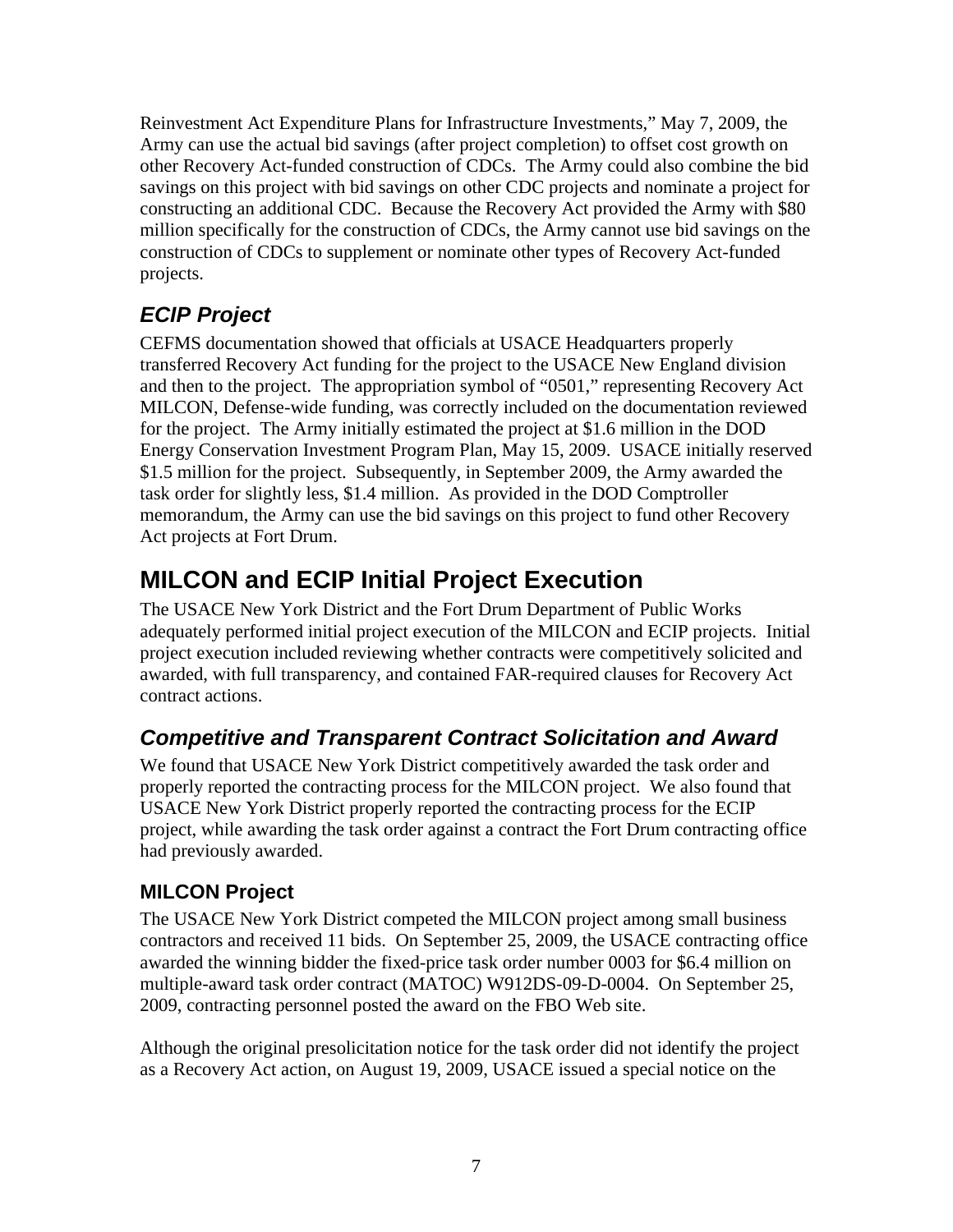FBO Web site to the presolicitation that identified the project as a Recovery Act action and clearly explained the nature of the work for the MILCON project. Additionally, USACE posted on the FBO Web site the task order and award notice for this MILCON project, which identified it as a Recovery Act action. Further, the MATOC contained all relevant Recovery Act-specific FAR clauses.

#### **ECIP Project**

The USACE New York District executed the ECIP project as task order CE01 for \$1.4 million on contract number W911S2-08-D-8002 that the Fort Drum contracting office had previously awarded. The contracting office awarded the original contract in April 2008 and solicited offers through a negotiated bid effort. The contract was issued as a 1-year contract with four additional 1-year option periods, with a minimum value of \$200,000 and a maximum value of \$75 million.

To ensure the transparency of the transactions related to the ECIP project, the USACE New York District posted a notice for informational purposes only to the FBO Web site before awarding the task order. The notice specified that USACE would use Recovery Act funds for the task order. After contract award, USACE New York District issued a notification on the FBO Web site explaining how USACE officials accomplished the contract action.

#### *Required Federal Acquisition Regulation Clauses*

For the selected MILCON and ECIP projects, we determined that the USACE New York District properly included the required FAR clauses in modifications to the contracts under which these projects are being executed.

#### **MILCON Project**

The MATOC containing the MILCON project task order included FAR-mandated contract clauses for actions funded through the Recovery Act. Specifically, the MATOC contains FAR 52.203-15, "Whistleblower Protection Under the American Recovery and Reinvestment Act of 2009"; FAR 52.204-11 and FAR 52.204-11(d), "Recovery Act Reporting Requirements"; and FAR 52.215-2, "Audits and Records – Negotiation."

#### **ECIP Project**

The contractor was performing the ECIP project under a contract the Army created before the President signed the Recovery Act into law. However, the contracting officer created a modification to the contract to add the required FAR clauses for the Recovery Act. The modification contained all of the same required FAR clauses as the one for the MILCON project. Additionally, the modification contained FAR 52.244-6, "Subcontracts for Commercial Items," for subcontracts on this task order.

# **Tracking and Reporting**

For the selected MILCON and ECIP projects, we determined that the USACE New York District and the Fort Drum Department of Public Works complied with Recovery Act tracking and reporting requirements. OMB Memorandum M-10-08, "Updated Guidance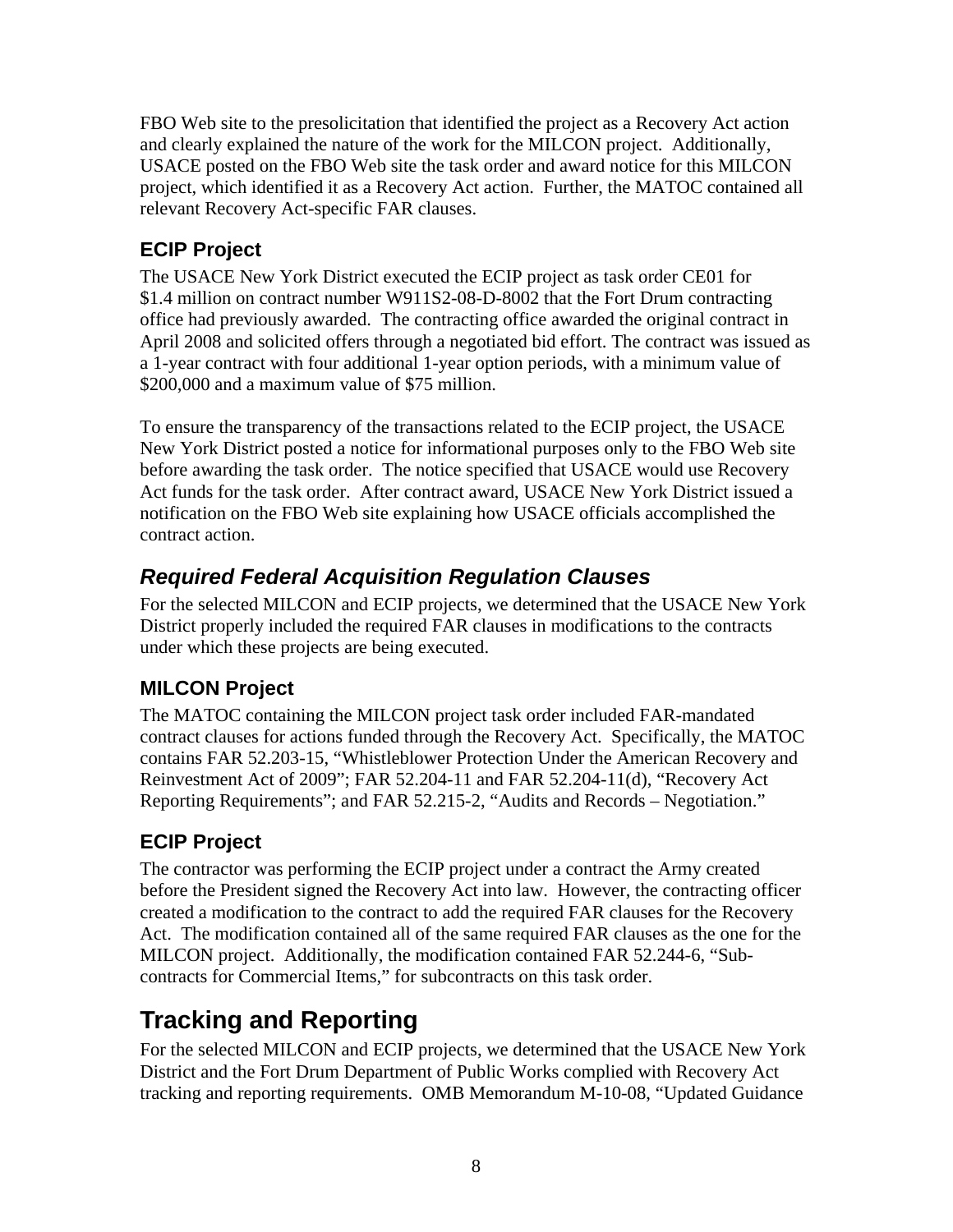on the American Recovery and Reinvestment Act – Data Quality, Non-Reporting Recipients, and Reporting of Job Estimates," December 18, 2009, established quarterly reporting requirements for recipients of Recovery Act funding and assigned responsibilities to Federal agencies to review the reports. Additionally, "FRAGO # 25 to Operations Order 2009-11 (USACE Execution of the American Recovery & Reinvestment Act 2009) (Recipient Reporting)," December 2009, requires that USACE Headquarters officials identify contractors receiving Recovery Act funding that have not complied with requirements for submitting quarterly contract information through www.FederalReporting.gov. Required contract information includes amounts obligated, amounts invoiced, number of people employed on the contract, and amount subcontracted.

#### *MILCON Project*

Personnel from the USACE New York District and the office of the Assistant Chief of Staff for Installation Management properly tracked and reported on the MILCON project. Specifically, the Assistant Chief of Staff helps garrisons assess their ability to meet projected child care demand caused by future population changes and tracks the impact of Future Years Defense Program construction. The contractor for this project also followed applicable Recovery Act guidelines and reported the project information on www.Recovery.gov with details about the project.

#### *ECIP Project*

USACE New York District officials properly tracked and reported on the ECIP project. The contractor for the project also followed applicable Recovery Act guidelines and reported the project on www.Recovery.gov with details including the project scope of work.

# **Cost and Schedule Status of Selected Projects**

During the time of our review, USACE had not begun construction on task order 0003 on contract number W912DS-09-D-0004 for the MILCON project. Therefore, no cost or schedule data was available for our review. For the ECIP project, task order CE01 on contract number W911S2-08-D-8002 was issued September 25, 2009, and no information on cost overruns or schedule delays was available at the time of our review.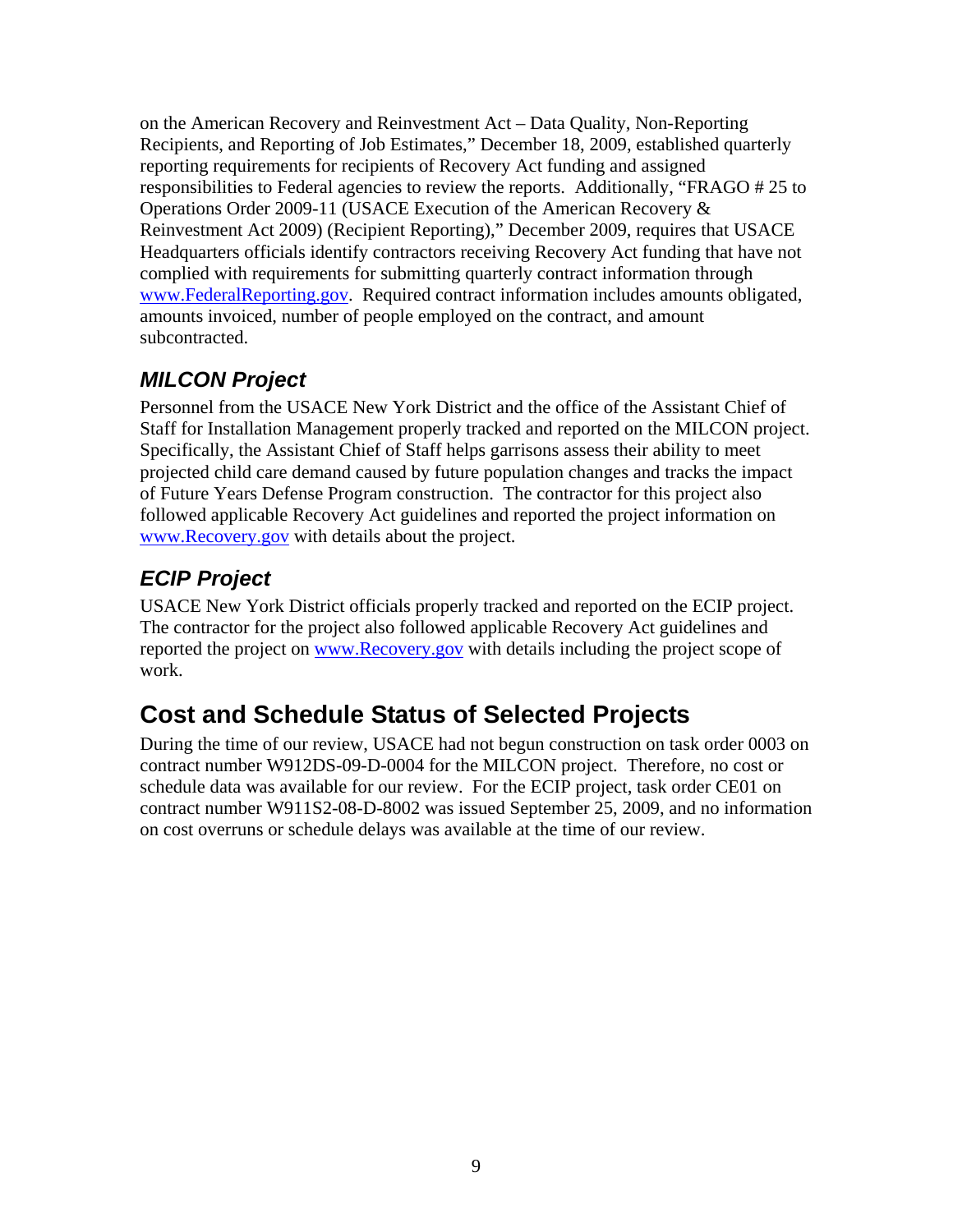# <span id="page-17-0"></span>**Appendix A. Scope and Methodology**

We conducted this audit from August 2009 through June 2010 in accordance with generally accepted government auditing standards. Generally accepted government auditing standards require that we plan and perform the audit to obtain sufficient, appropriate evidence to provide a reasonable basis for our conclusions based on our audit objectives. We believe that the evidence obtained provides a reasonable basis for our conclusions based on our audit objectives.

# **Scope**

We selected two Recovery Act projects at Fort Drum with a total estimated cost of \$12.3 million. These projects included a MILCON project for a CDC estimated at \$10.7 million and an ECIP project, involving the rehabilitation of maintenance shops and installation of solar walls, estimated at \$1.6 million. Our review included interviewing Army personnel at the Fort Drum Department of Public Works and USACE New York District. We also reviewed requirements, contracting, financial documentation, and policies dated from May 2002 through March 2010.

# **Methodology**

Our overall audit objective was to evaluate DOD's implementation of plans for the Recovery Act of 2009. To accomplish our objective, we audited the planning, funding, project execution, and tracking and reporting of Recovery Act projects to determine whether efforts of the Military Services and Defense agencies complied with Recovery Act requirements, OMB's guidance, the FAR, and DOD implementing guidance. Specifically, we determined whether:

- the selected projects were adequately planned to ensure the appropriate use of Recovery Act funds (Planning);
- funds were awarded and distributed in a prompt, fair, and reasonable manner (Funding);
- contracts contained Recovery Act FAR clauses (Project Execution); and
- recipients' use of funds was transparent to the public and the benefits of the funds were clearly, accurately, and timely reported (Reporting).

Before selecting DOD Recovery Act projects for audit, the Quantitative Methods and Analysis Division of the DOD Office of Inspector General analyzed all DOD agencyfunded projects, locations, and contracting oversight organizations to assess the risk of waste, fraud, and abuse associated with each. We selected most audit projects and locations using a modified Delphi technique, which allowed us to quantify the risk based on expert auditor judgment, and other quantitatively developed risk indicators. We used information collected from all projects to update and improve the risk assessment model. We selected 83 projects with the highest risk rankings; auditors chose some additional projects at the selected locations.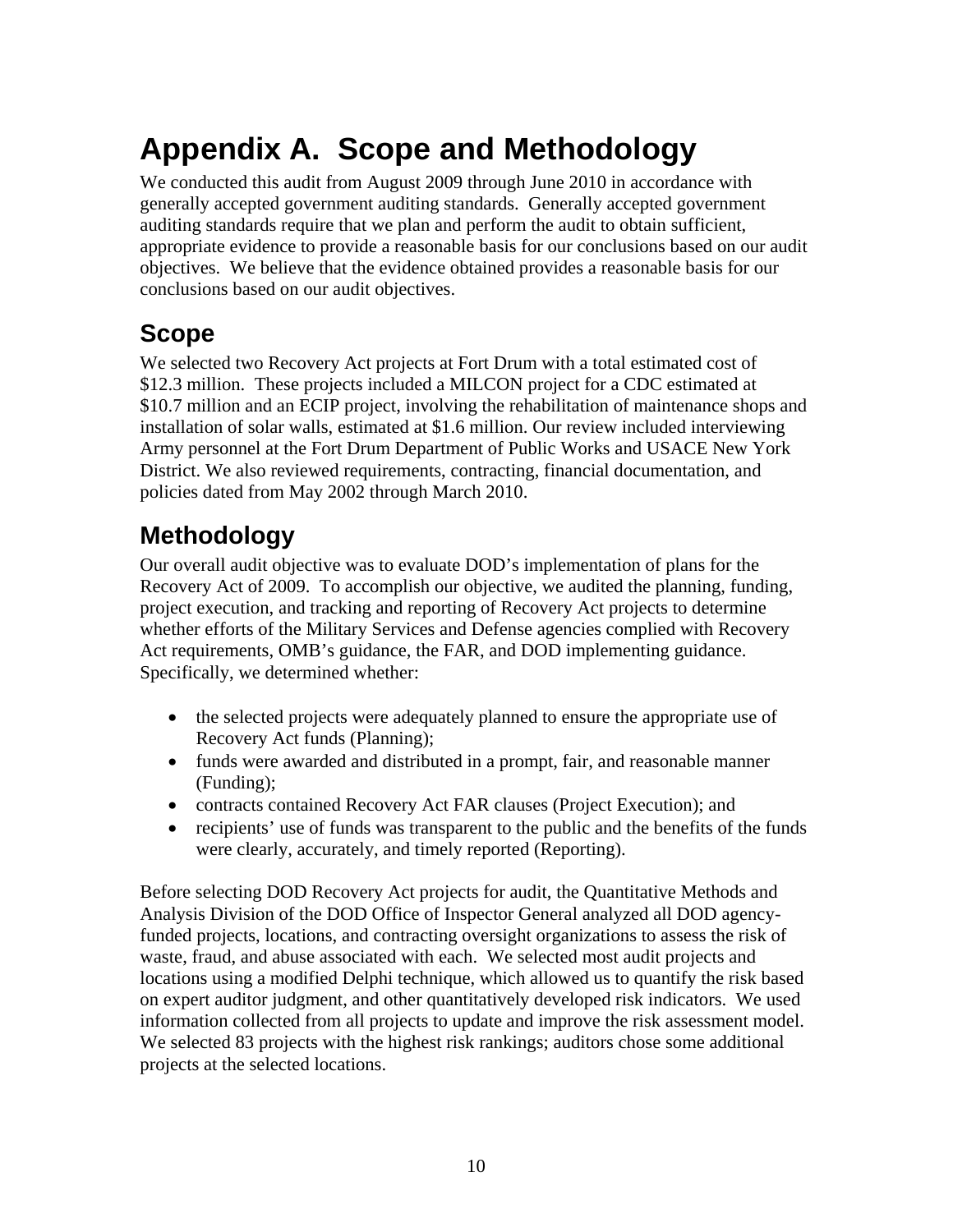<span id="page-18-0"></span>We did not use classical statistical sampling techniques that would permit generalizing results to the total population because there were too many potential variables with unknown parameters at the beginning of this analysis. The predictive analytic techniques employed provided a basis for logical coverage not only of Recovery Act dollars being expended, but also of types of projects and types of locations across the Military Services, Defense agencies, State National Guard units, and public works projects managed by USACE.

## **Use of Computer-Processed Data**

We relied on computer-processed data from the FBO Web site (http://www. fedbizopps.gov) and CEFMS in meeting our audit objectives. Specifically, we relied on the FBO Web site to determine whether the Army had met the requirements for transparently reporting Recovery Act-funded contract actions. We relied on CEFMS for determining whether USACE had properly transferred Recovery Act funding to approved projects. We tested the accuracy of the computer-processed data by obtaining copies of contract documentation. We also interviewed program officials responsible for reporting on Recovery Act contract actions and for managing Recovery Act funding. No problems with data integrity came to our attention in the course of the audit.

# **Use of Technical Assistance**

An engineer from the Technical Assessment Directorate, DOD Office of Inspector General, assisted in the audit. The engineer supported the team in evaluating the need for the MILCON and rehabilitation projects selected for review.

# **Prior Audit Coverage**

The Government Accountability Office, the Department of Defense Inspector General, and the Military Departments have issued reports and memoranda discussing DOD projects funded by the Recovery Act. You can access unrestricted reports at http://www.recovery.gov/accountability/.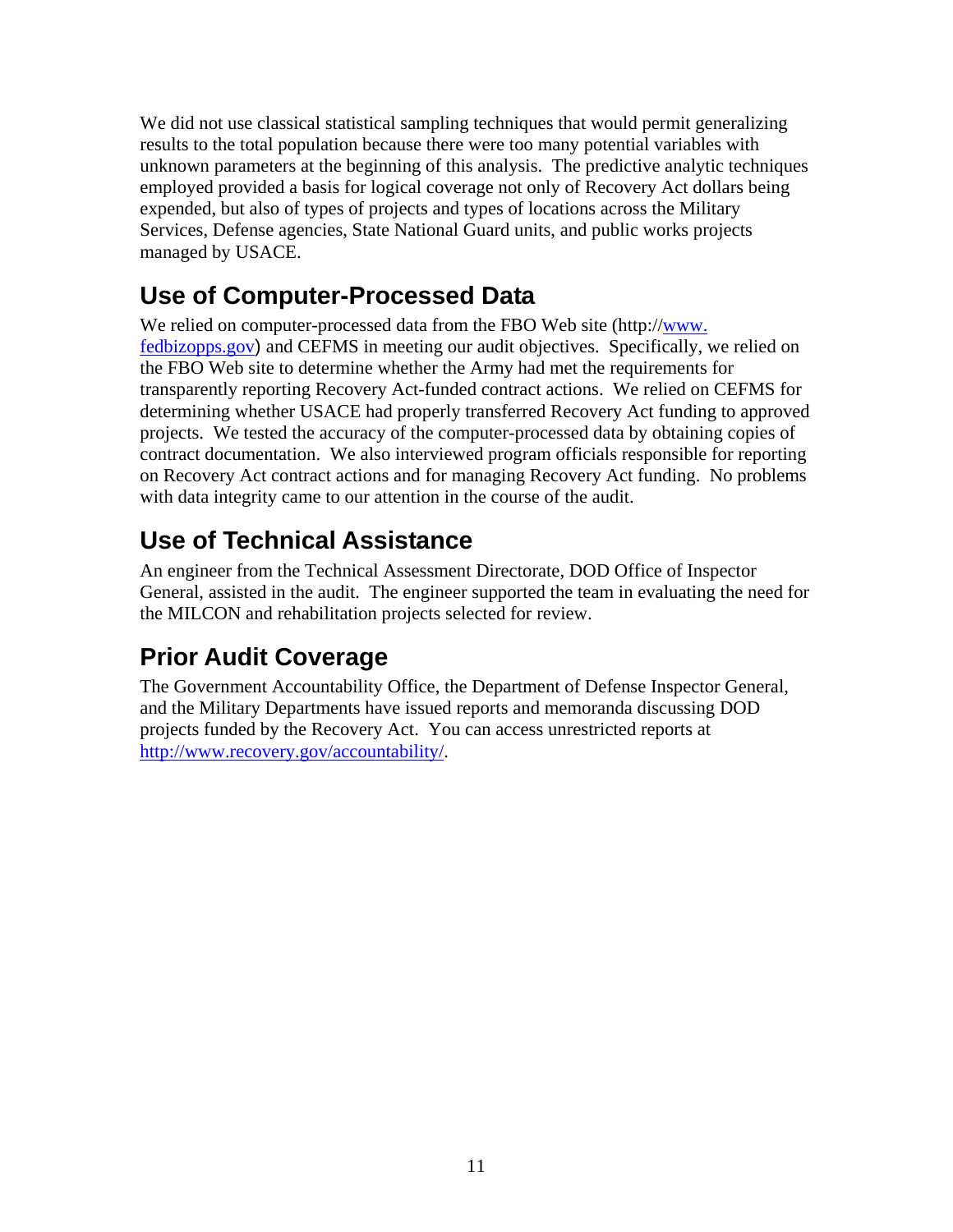# <span id="page-19-0"></span>**Appendix B. Recovery Act Criteria and Guidance**

The following list includes the primary Recovery Act criteria documents (notes appear at the end of the list):

- U.S. House of Representatives Conference Committee Report 111-16, "Making Supplemental Appropriations for Job Preservation and Creation, Infrastructure Investment, Energy Efficiency and Science, Assistance to the Unemployed, and State and Local Fiscal Stabilization, for the Fiscal Year Ending September 30, 2009, and for Other Purposes," February 12, 2009
- Public Law 111-5, "American Recovery and Reinvestment Act of 2009," February 17, 2009
- OMB Memorandum M-09-10, "Initial Implementing Guidance for the American Recovery and Reinvestment Act of 2009," February 18, 2009
- OMB Bulletin No. 09-02, "Budget Execution of the American Recovery and Reinvestment Act of 2009 Appropriations," February 25, 2009
- White House Memorandum, "Government Contracting," March 4, 2009
- White House Memorandum, "Ensuring Responsible Spending of Recovery Act Funds," March 20, 2009
- OMB Memorandum M-09-15, "Updated Implementing Guidance for the American Recovery and Reinvestment Act of 2009," April 3, 2009<sup>1</sup>
- OMB Memorandum M-09-16, "Interim Guidance Regarding Communications With Registered Lobbyists About Recovery Act Funds," April 7, 2009
- OMB Memorandum M-09-19, "Guidance on Data Submission under the Federal Funding Accountability and Transparency Act (FFATA)," June 1, 2009
- OMB Memorandum M-09-21, "Implementing Guidance for the Reports on Use of Funds Pursuant to the American Recovery and Reinvestment Act of 2009," June 22,  $2009^2$
- OMB Memorandum M-09-24, "Updated Guidance Regarding Communications with Registered Lobbyists About Recovery Act Funds," July 24, 2009
- OMB Memorandum M-09-30, "Improving Recovery Act Recipient Reporting," September 11, 2009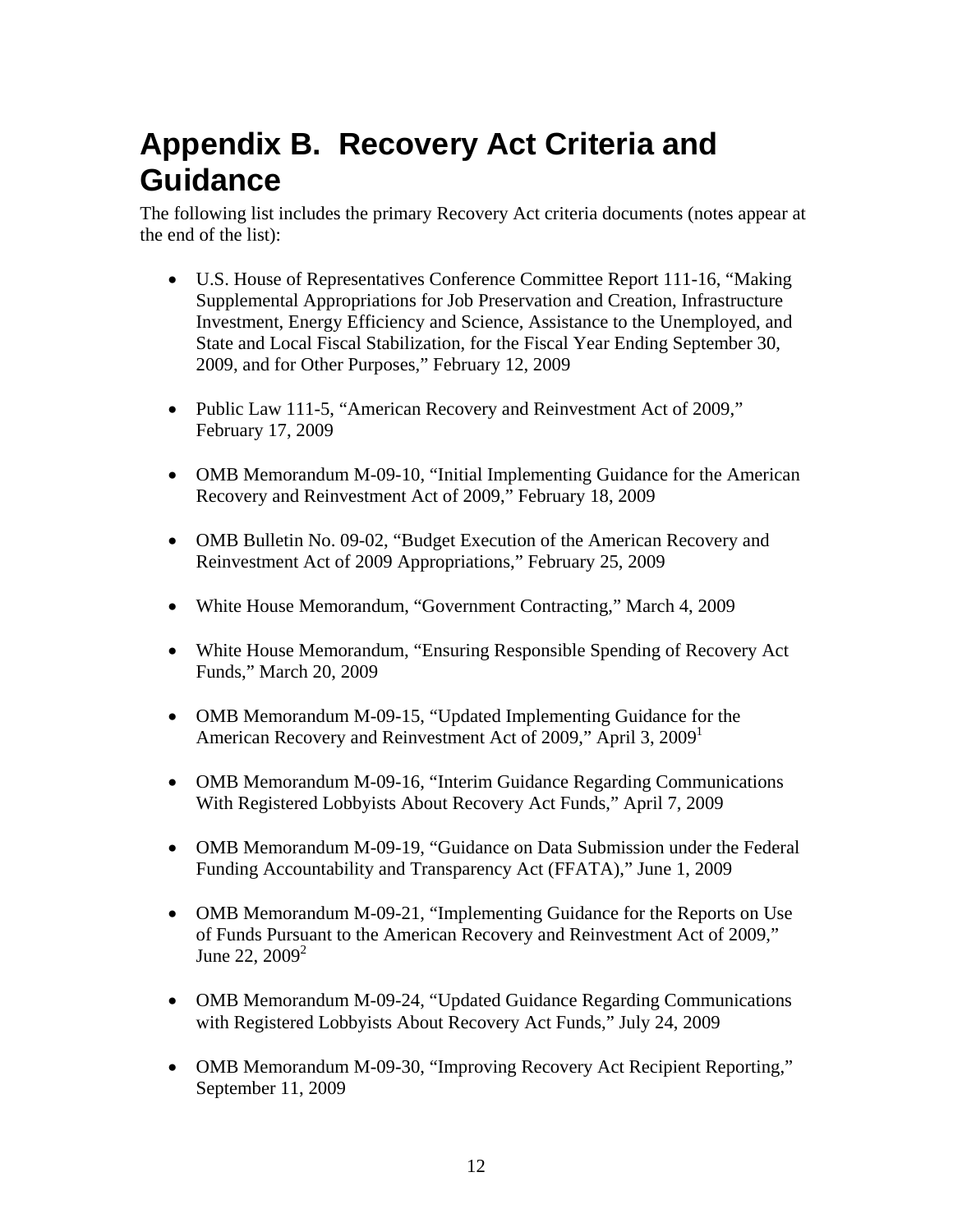- OMB Office of Federal Procurement Policy, "Interim Guidance on Reviewing Contractor Reports on the Use of Recovery Act Funds in Accordance with FAR Clause 52.204-11," September 30, 2009<sup>2</sup>
- OMB Memorandum M-10-08, "Updated Guidance on the American Recovery and Reinvestment Act – Data Quality, Non-Reporting Recipients, and Reporting of Job Estimates," December 18,  $2009^2$
- OMB Memorandum M-10-14, "Updated Guidance on the American Recovery and Reinvestment Act," March 22, 2010<sup>2</sup>
- White House Memorandum, "Combating Noncompliance with Recovery Act Reporting Requirements," April 6,  $2010^2$
- OMB Memorandum M-10-17, "Holding Recipients Accountable for Reporting Compliance under the American Recovery and Reinvestment Act," May 4, 2010

#### **Notes**

 $1$  Document provides Government-wide guidance for carrying out programs and activities enacted in the American Recovery and Reinvestment Act of 2009. The guidance states that the President's commitment is to ensure that public funds are expended responsibly and in a transparent manner to further job creation, economic recovery, and other purposes of the Recovery Act.

 section 1512 of the Recovery Act. The reports will be submitted by recipients beginning in October 2009  $2^{2}$  Document provides Government-wide guidance for carrying out the reporting requirements included in and will contain detailed information on the projects and activities funded by the Recovery Act.